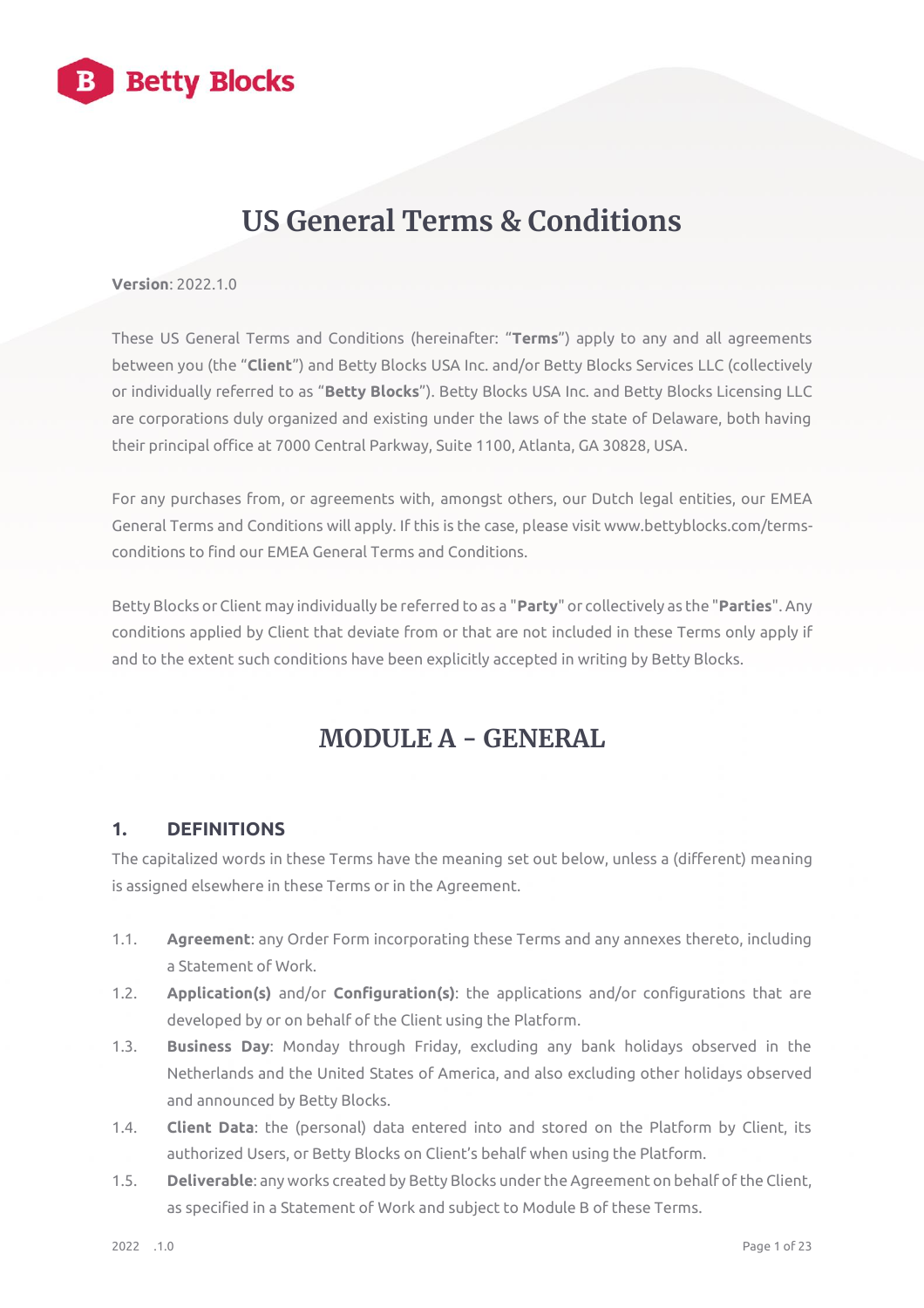# **Betty Blocks**

- 1.6. **Documentation**: all materials (whether in hard copy or in electronic format) supplied in connection with the Platform and/or Deliverables, including any and all manuals, instruction guides, online documentation, any written materials accompanying the Platform and/or Deliverables or other materials provided to Client by Betty Blocks which describe the functionality and/or specifications of the Platform and/or Deliverables.
- 1.7. **Intellectual Property Rights**: all intellectual property rights and related rights, including but not limited to copyrights, database rights, domain name rights, trademark rights, brand rights, model rights, neighbouring rights, patent rights and rights to know-how.
- 1.8. **License**: the rights to use the Platform insofar granted by the Order Form and these Terms.
- 1.9. **Normal Business Hours**: 9.00 am to 5.00 pm CET/CEST time, during each Business Day.
- 1.10. **Order Form**: any ordering document indicating the fees for the License and/or Professional Services to be provided by Betty Blocks, constituting an Agreement by and between Betty Blocks and Client. Each Order Form will automatically incorporate these Terms.
- 1.11. **Platform**: Betty Blocks' online no-code platform (a Platform as a Service) which Client may use insofar Client has purchased a License.
- 1.12. **Professional Services**: services (to be) provided by Betty Blocks that can consist of anything other than the License. Professional Services are specified in a Statement of Work and are also subject to Module B of these Terms. Examples of Professional Services are consultancy, development services, implementation, etc.
- 1.13. **Service Level Agreement**: the service level agreement insofar agreed upon between the Parties containing the specific service levels.
- 1.14. **Sprint:** a sprint is a short, time-boxed period when a team of Betty Blocks works with the aim to complete an agreed upon set amount of work as mentioned in Module B of these Terms.
- 1.15. **Statement of Work**: the document wherein the Parties have specified (or shall specify) the Professional Services to be provided by Betty Blocks.
- 1.16. **Subscription Term**: this only applies in case of an Agreement for a License, in such case the Subscription Term is the Initial Term together with any subsequent Renewal Terms, as referred to in clause 3.
- 1.17. **Training**: (online) trainings, workshops, seminars, exams and/or continuous learning programs offered by Betty Blocks as mentioned in Module B of these Terms.
- 1.18. **User**: the User of the Platform who has been designated by Client (such as an employee or a student of Client).
- 1.19. **Website**: https://www.bettyblocks.com including any and all subdomains and extensions.

#### **2. ORDER FORMS**

2.1. **Order Forms.** The Parties shall conclude Order Forms on the basis of which Betty Blocks shall provide certain Licenses and/or Professional Services to the Client. The Order Forms are inextricably linked to and are supplemented by the provisions in these Terms. Signed Order Forms shall only create obligations for the Betty Blocks entity signing the Order Form. For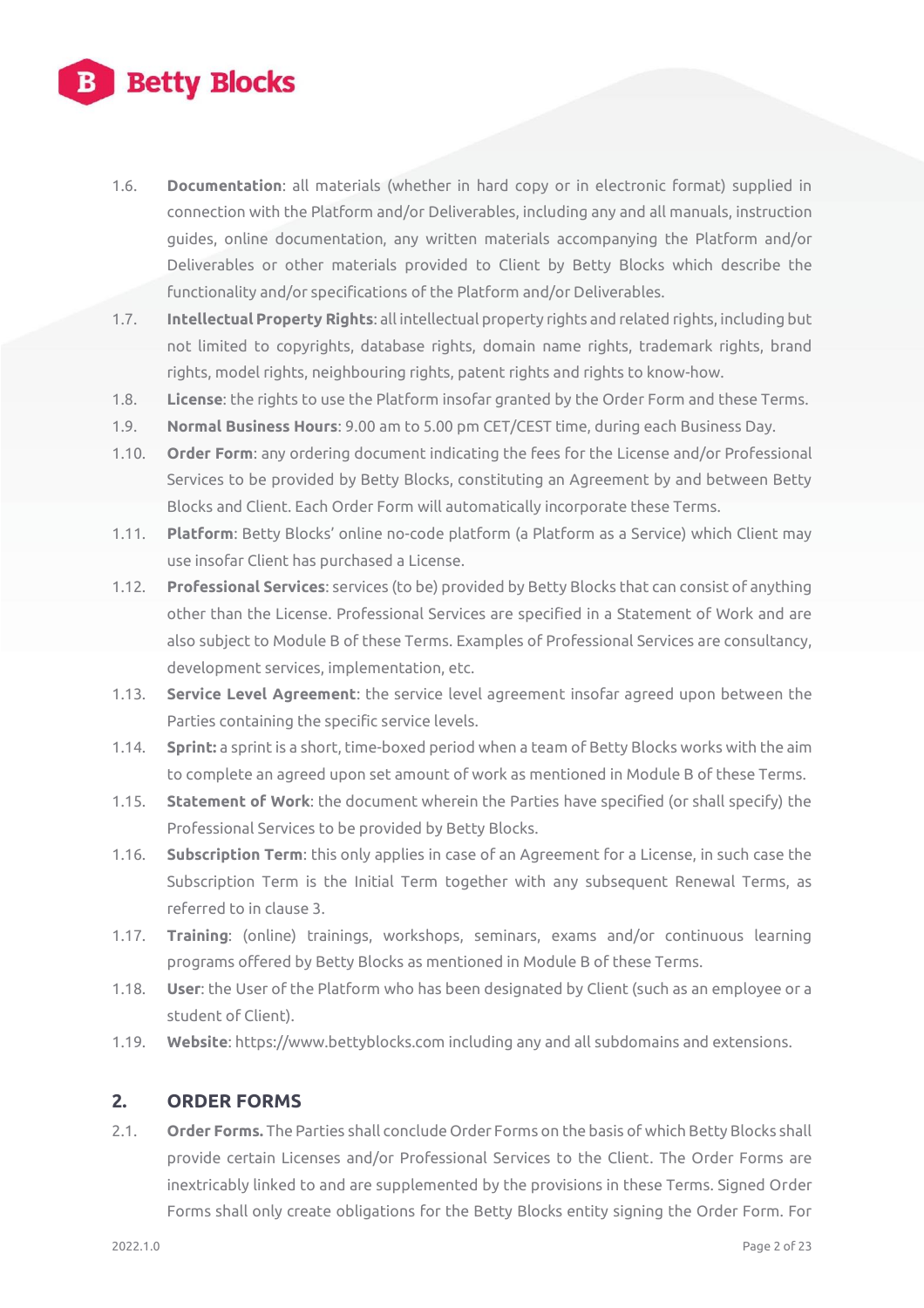

the avoidance of doubt, Betty Blocks entities that have not signed an Order Form are not jointly or severally liable for any acts and omissions of the Betty Blocks entity that signed the Order Form.

- 2.2. **Order of precedence.** The following order of priority shall apply in the event of inconsistencies between the applicable documents:
	- i) the Order Form;
	- ii) the Statement of Work (if any);
	- iii) these Terms;
	- iv) a Data Processing Agreement;
	- v) a Service Level Agreement;
	- vi) any other annexes, in numerical order.
- 2.3. **Additional services.** If Client wishes to purchase additional Licenses or Professional Services, Client shall notify Betty Blocks in writing. Betty Blocks shall evaluate such requests for additional Licenses and/or Professional Services and respond to Client with approval or rejection of the request. Where Betty Blocks approves the request, Betty Blocks shall promptly provide the additional Licenses and/or Professional Services to Client. If Betty Blocks approves Client's request to purchase additional Licenses and/or Professional Services, Client shall pay to Betty Blocks the relevant fees for such additional Licenses and/or Professional Services in accordance with clause 9 and/or 17. The additional Licenses and/or Professional Services will be provided under these Terms and any other terms and conditions as specified in the Order Form and/or Statement of Work.
- 2.4. **Interpretation.** Clause and paragraph headings shall not affect the interpretation of these Terms. Unless the context requires otherwise, words in the singular shall include the plural and, in the plural, shall include the singular.

#### **3. TERM AND TERMINATION**

- 3.1. **Term.** The Subscription Term of an Agreement for a License shall commence from the date stated in the Order Form and for the period defined in the Order Form ("**Initial Term**"). If the Initial Term is not specified in the Order Form, the Initial Term for a License shall be deemed to have a duration of thirty-six (36) calendar months. The Agreement may not be terminated in the interim, unless the Parties mutually agree otherwise or as otherwise set forth in the Agreement.
- 3.2. **Automatic renewal.** Upon expiration of the Initial Term, the Subscription Term shall automatically renew for additional successive terms of the same duration as the Initial Term ("**Renewal Term**"), unless either Party gives the other Party written notice of non-renewal at least sixty (60) calendar days prior to the beginning of the Renewal Term. Such Renewal Terms shall be under the terms and conditions of the Agreement of the Initial Term, unless Betty Blocks has provided written notice to Client of any amended terms and conditions of the Agreement and/or a pricing increase at least ninety (90) calendar days prior to the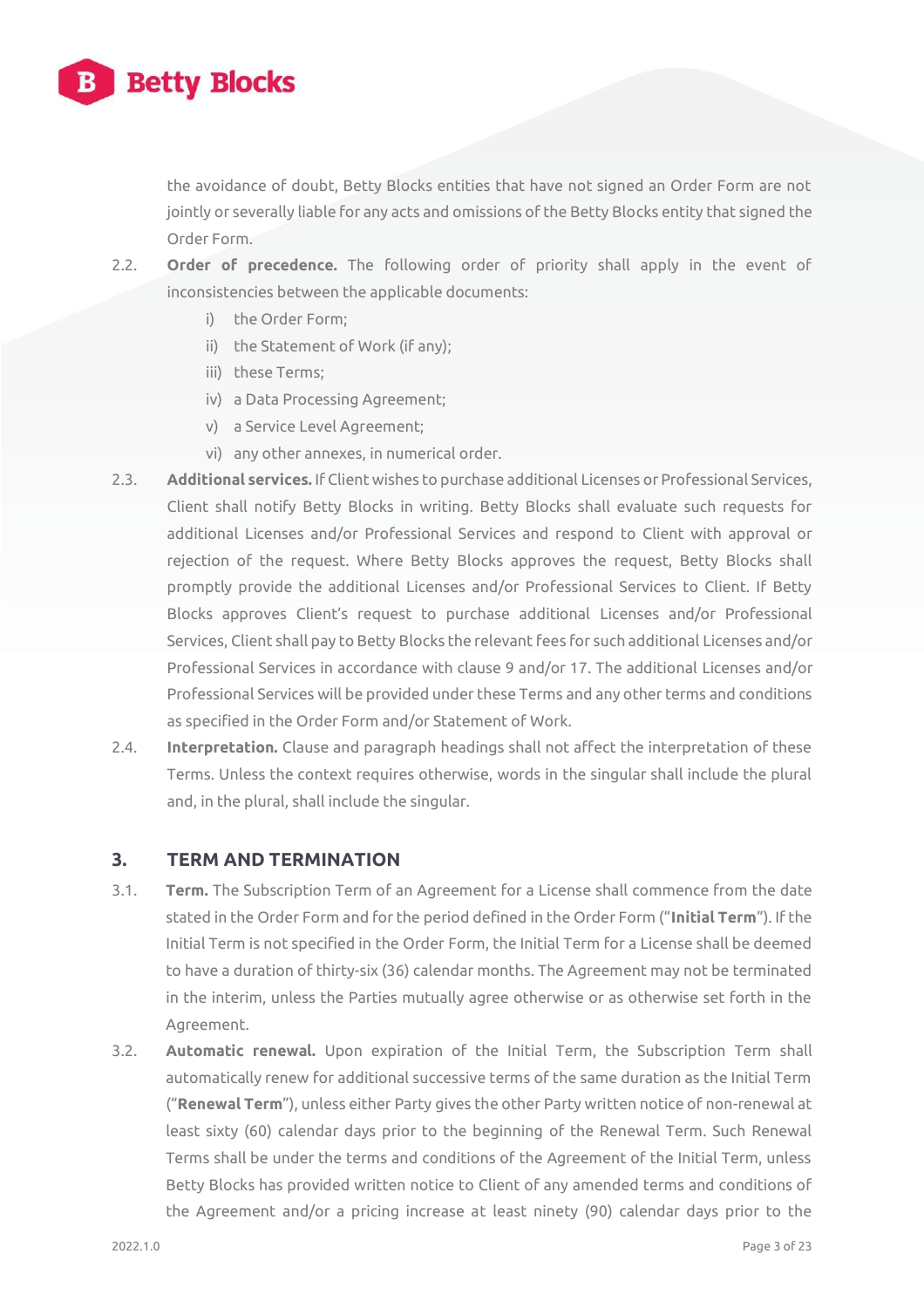

beginning of the Renewal Term. In such event, the amended terms and conditions and/or the pricing increase shall apply to the Renewal Term.

- 3.3. **Termination for cause by Betty Blocks.** Without affecting any other right to remedy available to it, Betty Blocks may terminate the Agreement with immediate effect by giving written notice to Client if Client takes any step or action in connection with its entering administration, provisional liquidation or any composition or arrangement with its creditors (other than in relation to a solvent restructuring), being wound up (whether voluntarily or by order of the court, unless for the purpose of a solvent restructuring), having a receiver appointed to any of its assets or ceasing to carry on business or, if the step or action is taken in another jurisdiction, in connection with any analogous procedure in the relevant jurisdiction.
- 3.4. **Termination for cause by Client.** In the event of bankruptcy or insolvency of Betty Blocks, Client may only terminate the Agreement if such bankruptcy or insolvency has the effect that Client can no longer access and use the Platform, with the exception of temporary disruptions in accessing and using the Platform.
- 3.5. **Copy of Client Data.** Thirty (30) Business Days after the termination or expiration of the Agreement, for whatever reason, Betty Blocks is entitled to delete or destroy all copies of Client Data, unless agreed otherwise in writing. During the thirty (30) Business Days, Client may request a copy of every MySQL database filled with Client Data. Betty Blocks will not charge any additional costs to Client in providing the copy.
- 3.6. **Surviving provisions.** The provisions of the Agreement which, by their nature and content, are intended, expressly or impliedly, to continue to have effect notwithstanding the completion, rescission, termination or expiration of the Agreement shall survive and continue to bind the Parties, and shall in any event include clauses 10, 11, 12, 14 and 15.

#### **4. LICENSE GRANT**

- 4.1. **License scope.** In consideration of the fees as specified in the Order Form and if and insofar agreed between the Parties in the Order Form, Betty Blocks grants Client a non-exclusive, non-transferable License for the use of the Platform for the duration of the Subscription Term and in accordance with the volumes, storage capacities and/or other limitations specified in the Order Form ("**License Scope**"). The License shall become effective from the time of the conclusion of the Order Form, unless agreed otherwise. Client is not entitled to receive the source code of the Platform.
- 4.2. **Non-permitted use.** Notwithstanding anything stated to the contrary in the Agreement, Client is expressly not permitted:
	- i) to reverse-engineer the source code of the Platform or to decompile the Platform, unless such is allowed pursuant to a mandatory legal provision which may not be lawfully derogated from;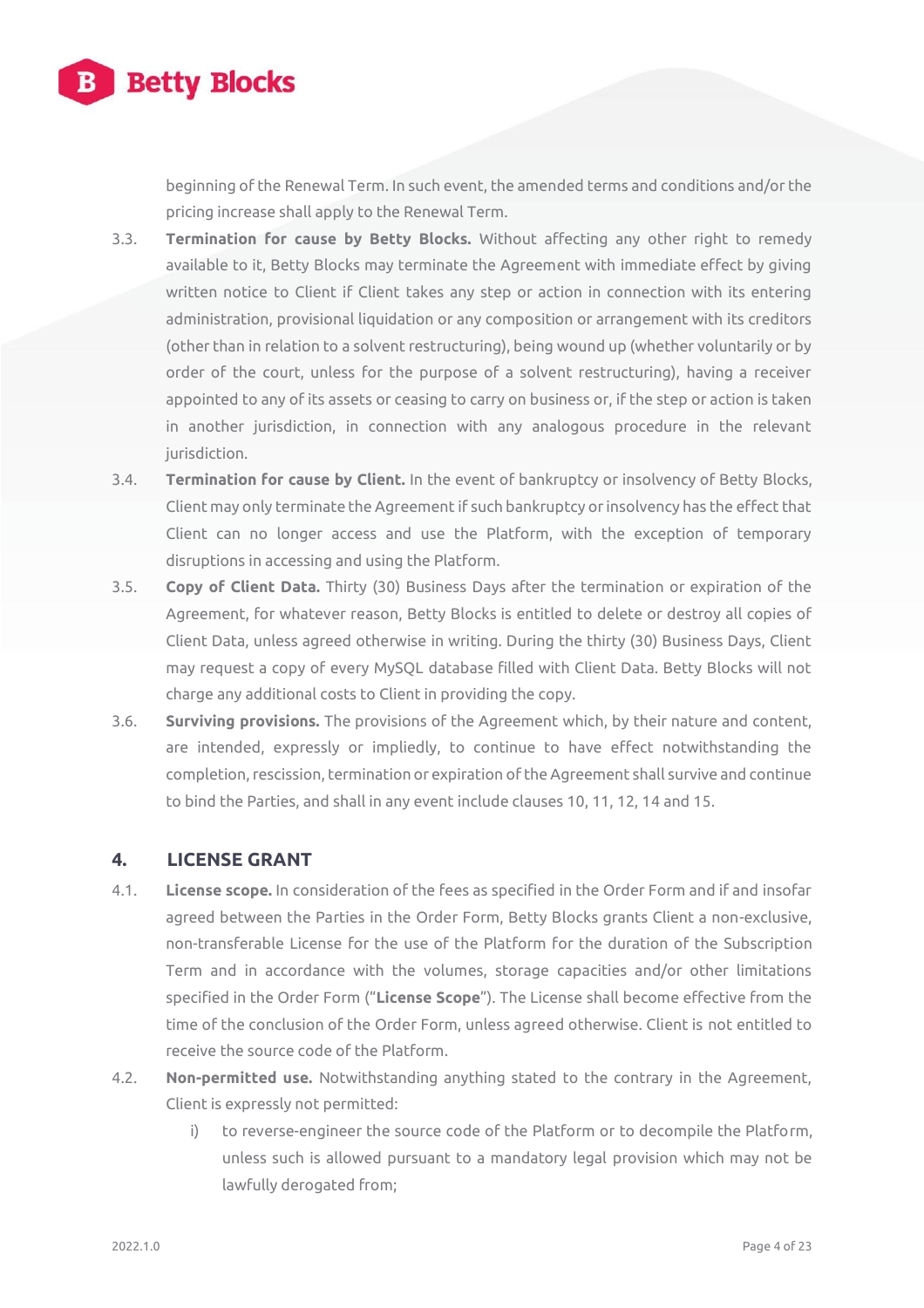

- ii) to make changes to or modify the Platform, unless such is allowed pursuant to a mandatory legal provision which may not be lawfully derogated from or with prior written approval of Betty Blocks;
- iii) to remove or render illegible indications of Betty Blocks and/or its licensors as Party entitled to the Platform or parts thereof; or
- iv) access all or any part of the Platform and Documentation in order to build a product or service which competes with the Platform.
- 4.3. **Public disclosure.** Betty Blocks may disclose that Client is using the Platform and Betty Blocks may use Client's name, logo and use cases for promotional purposes, including but not limited to its Website.
- 4.4. **Exceeding License Scope.** In the event that Client exceeds the License Scope as specified in the Order Form, Betty Blocks is entitled to charge Client for any use beyond the agreed upon License Scope by charging Client the corresponding fees in accordance with Betty Blocks' then current pricing, which fees will be added to the monthly payable fees. Betty Blocks will notify Client if Client has exceeded or is likely to exceed the License Scope. In the event that the Order Form does not include a specific License Scope, then the use of the Platform must be fair compared to other clients of Betty Blocks of a similar size and paying similar fees.
- 4.5. **Internal use.** The rights provided under this clause 4 are granted to Client only, and shall not be considered granted to any subsidiary of Client, holding company of Client or any other company affiliated to Client, unless expressly agreed otherwise.

#### **5. OBLIGATIONS OF THE PARTIES**

- 5.1. **Provision of services.** Betty Blocks shall provide the License and/or Professional Services as specified in the Order Form and/or Statement of Work subject to these Terms and exercising reasonable skill and care. Betty Blocks shall use reasonable endeavors to meet any performance dates specified in a Statement of Work, but any such dates shall be estimates only and time for performance by Betty Blocks shall not be of the essence.
- 5.2. **Obligations of Client.** Client shall:
	- i) provide all necessary co-operation in connection with the Agreement in a timely and efficient manner. In the event of any delays in Client's provision of such assistance as agreed by the Parties, Betty Blocks may adjust any agreed timetable or delivery schedule as reasonably necessary;
	- ii) provide all necessary access to such information as may be required by Betty Blocks in order to properly provide (access to) the Platform and/or Professional Services, including but not limited to Client Data, security access information and configurations, and guarantees the accuracy, completeness and consistency of this information;
	- iii) comply with all applicable laws and regulations with respect to its activities under the Agreement;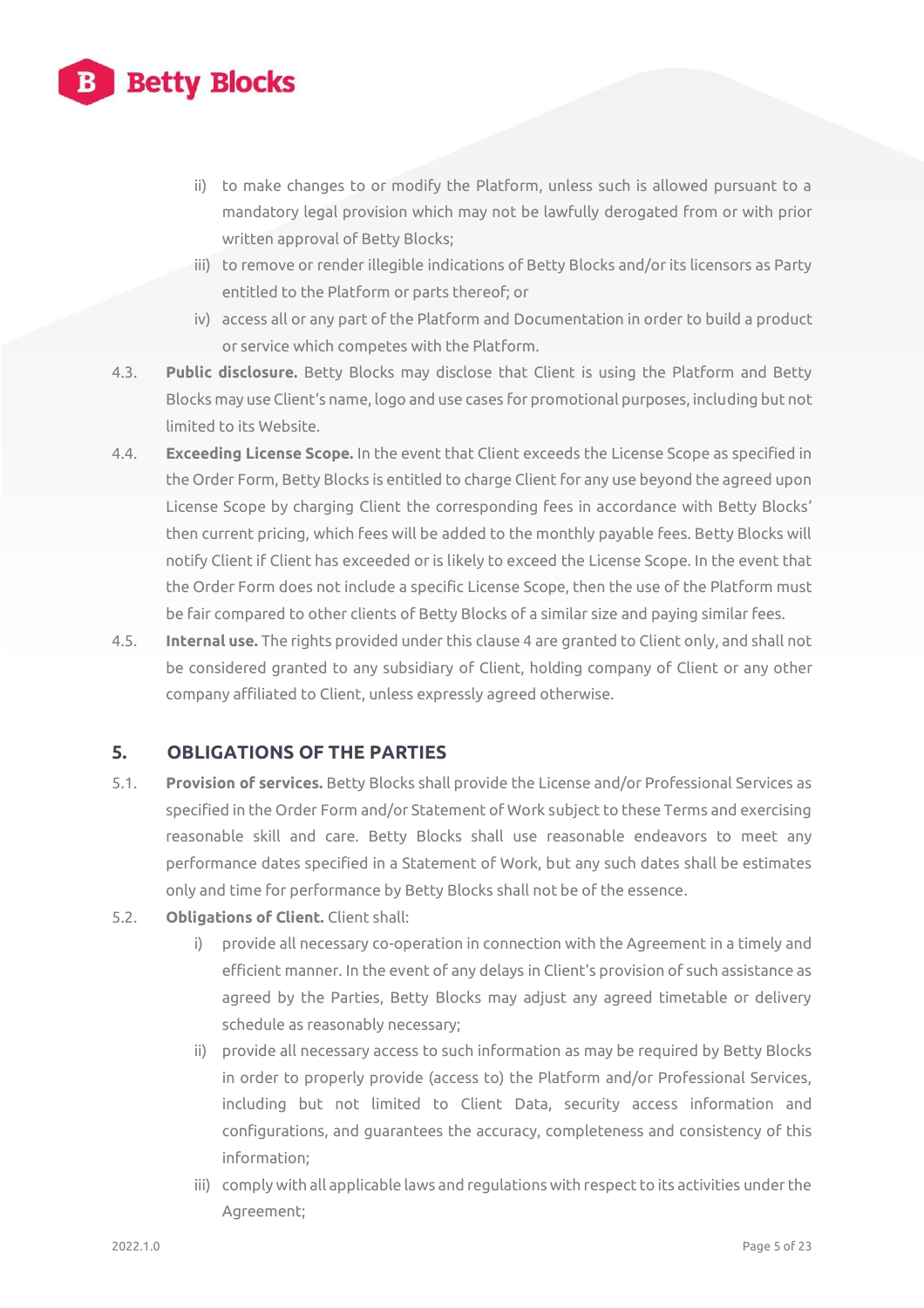

- iv) obtain and shall maintain all necessary licenses, consents, and permissions necessary for Betty Blocks to perform its obligations under the Agreement; and
- v) ensure that its network and systems comply with the relevant specifications provided by Betty Blocks from time to time.
- 5.3. **Third-party software.** In developing Deliverables, Betty Blocks has the right to use thirdparty software and components, including open-source software. Client is responsible for ensuring proper compliance with the relevant third-party licenses when using the Deliverables.
- 5.4. **Non-compliance.** In the event Client does not comply with its obligations under the Agreement, Betty Blocks shall, without prejudice to its other rights and remedies, in any event be entitled to suspend the execution of the Agreement, or to wholly or partially dissolve the Agreement. The foregoing shall also apply in the event of late payment by Client.
- 5.5. **Conformance.** The undertaking set out in clause 5.1 shall not apply to the extent of any nonconformance which is caused by use of the Platform and/or Deliverable(s) contrary to Betty Blocks' instructions, or modification or alteration of the Deliverable(s) by any party other than Betty Blocks or the contractors or agents engaged by Betty Blocks. If the Platform and/or Deliverable(s) do not conform with the foregoing undertaking, Betty Blocks will, at its expense, use all reasonable commercial endeavors to correct any such non-conformance promptly, or provide Client with an alternative means of accomplishing the desired performance. Such correction or substitution constitutes Client's sole and exclusive remedy for any breach of the undertaking set out in clause 5.1. Notwithstanding the foregoing, Betty Blocks:
	- i) does not warrant that Client's use of the Platform and/or Deliverable(s) will be uninterrupted or error free; or that the Platform, Deliverable(s), Documentation and/or the information obtained by Client through Betty Blocks' services will meet Client's requirements; and
	- ii) is not responsible for any delays, delivery failures, or any other loss or damage resulting from the transfer of data over communications networks and facilities, including the internet, and Client acknowledges that the Platform, Deliverable(s), and Documentation may be subject to limitations, delays and other problems inherent in the use of such communications facilities.
- 5.6. **No exclusivity.** The Agreement shall not prevent Betty Blocks from entering into similar agreements with third parties, or from independently developing, using, selling or licensing documentation, products and/or services which are similar to those provided under the Agreement.
- 5.7. **Betty Blocks' warranty.** Betty Blocks warrants that it has and will maintain all necessary licenses, consents, and permissions necessary for the performance of its obligations under the Agreement.
- 2022.1.0 Page 6 of 23 5.8. **Disclaimer of warranty.** TO THE MAXIMUM EXTENT PERMITTED BY LAW, THE SOLE AND EXCLUSIVE WARRANTIES AND WARRANTY REMEDIES ARE SET FORTH IN THE AGREEMENT.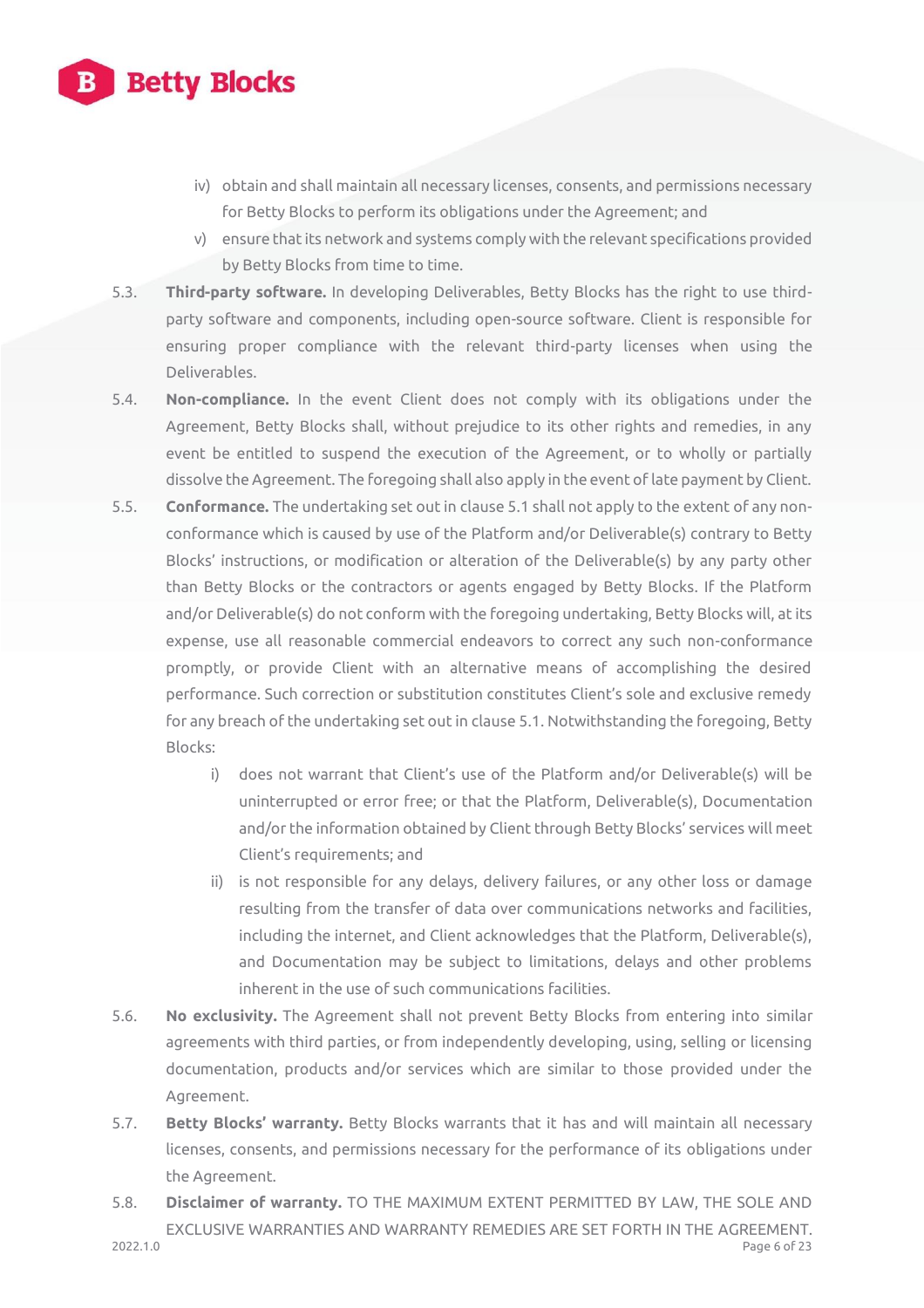

THERE ARE NO WARRANTIES OF MERCHANTABILITY OR FITNESS FOR A PARTICULAR PURPOSE. THERE ARE NO OTHER WARRANTIES OR WARRANTY REMEDIES, ORAL OR WRITTEN, EXPRESS OR IMPLIED. BETTY BLOCKS DOES NOT WARRANT THAT THE PLATFORM, ANY DELIVERABLE OR OTHER PROFESSIONAL SERVICES WILL (I) YIELD ANY PARTICULAR BUSINESS OR FINANCIAL RESULTS; (II) BE FREE FROM ALL BUGS AND ERRORS; OR (III) OPERATE WITHOUT INTERRUPTION, OR THAT DATA, REPORTS OR ANALYSIS WILL BE TOTALLY ACCURATE.

#### **6. ACCEPTABLE USE OF THE PLATFORM**

- 6.1. **Usage restrictions.** Client shall not access, store, distribute or transmit any material during the course of its use of the Platform that:
	- i) is libelous, defamatory, insulting, racist or discriminating, or incites hate;
	- ii) infringes third-party rights, in any case including but not limited to Intellectual Property Rights;
	- iii) violates the privacy of third parties, in any case including but not limited to distributing third-party personal data without permission or necessity, or repeatedly harassing third parties by providing them with unsolicited communications;
	- iv) contains hyperlinks, torrents or similar information of which Client is aware or should be aware that it refers to material that infringes third-party rights;
	- v) is otherwise illegal or causes damage or injury to any person or property.
- 6.2. **Further restrictions.** Client will refrain from obstructing other clients or internet users or inflicting damage to the Platform or the applications that parties have built thereon. Client is prohibited from starting up processes or programs via the Platform or otherwise of which Client is aware or can reasonably assume that these will obstruct or inflict damage on Betty Blocks, other clients or Internet users.
- 6.3. **Usernames and passwords.** Without the agreement of Betty Blocks, Client is prohibited from making available to third parties any usernames and passwords made available by Betty Blocks. Betty Blocks is not liable for the consequences of the loss of usernames and/or passwords.
- 6.4. **Client's responsibilities.** Client will be responsible for the activities of anyone who Client allows to use the Platform or Deliverable. Client is also responsible for ensuring that its authorized Users comply with the Agreement with respect to the use of the Platform and/or Deliverables. Client shall use all reasonable endeavors to prevent any unauthorized access to, or use of, the Platform and, in the event of any such unauthorized access or use, promptly notify Betty Blocks.
- 6.5. **Disabling access.** Betty Blocks reserves the right (but has no obligation thereto), without liability or prejudice to its other rights to Client, to disable Client's and/or the authorized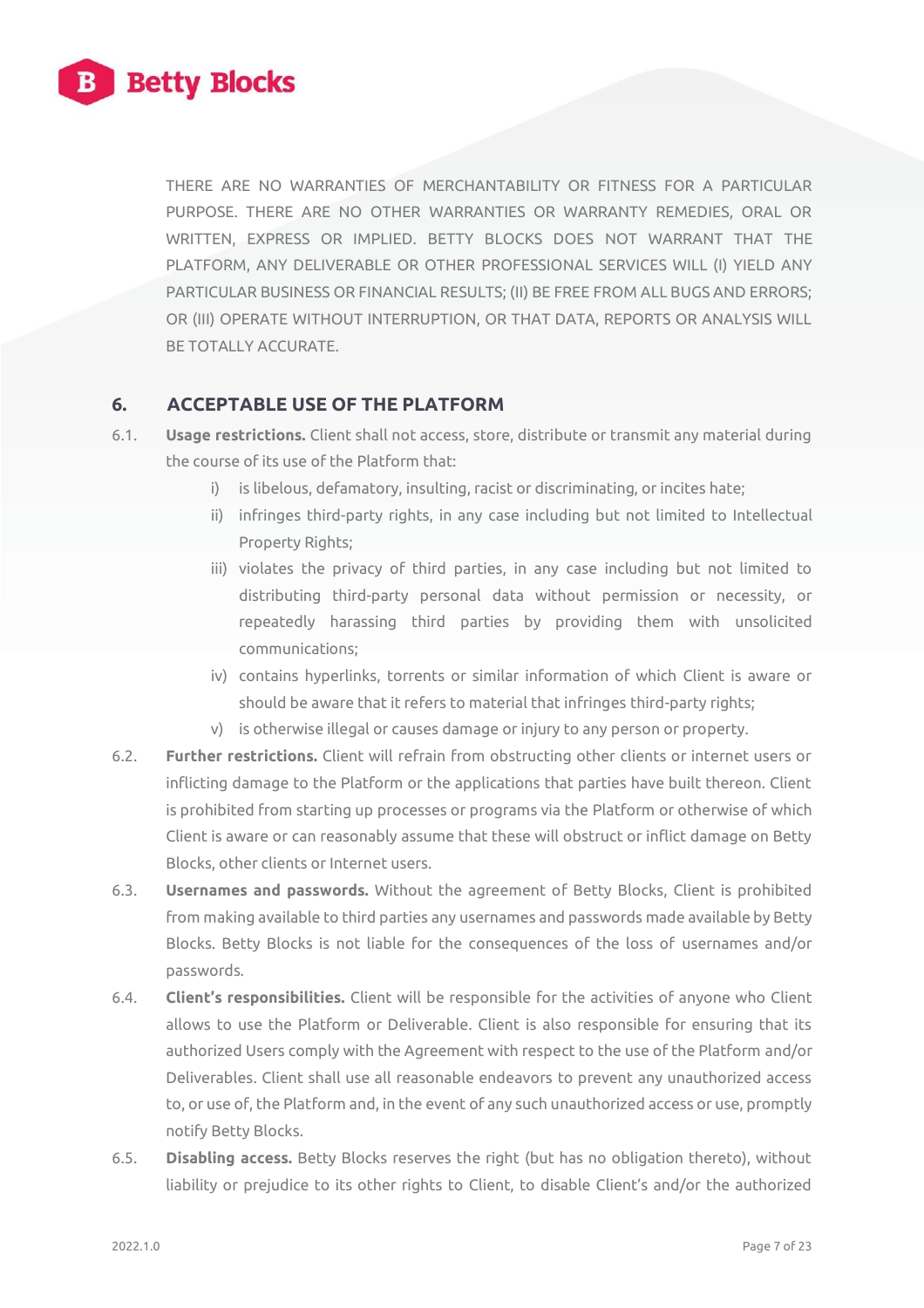

Users' access to the Platform and/or a Deliverable if Client breaches the provisions of this clause 6.

- 6.6. **Fair use policy.** Betty Blocks has a fair use policy in relation to accessing and using the Platform. For the purpose of this fair use policy, Client may not vary from the average in a disproportionate manner, having regard to the amount of CPU power, data storage and data traffic used by Client. In such an event, Betty Blocks is entitled to temporarily limit or restrict access to the Platform and/or require Client to purchase additional services, such as extra storage capacity.
- 6.7. **End User compliance.** Betty Blocks in its sole discretion may require Users to accept and agree (via pop-up in the Platform or otherwise) to also comply with the obligations laid out in clause 6.1. up to and including 6.4. In this case such Users shall interpret this clause 6 as follows: where '**Client'** is written, the word '**User**' shall be read.

#### **7. AVAILABILITY, MAINTENANCE AND SUPPORT**

- 7.1. **Availability.** Betty Blocks will use reasonable endeavors to realize the uninterrupted availability of its systems, network and Platform, but offers no guarantees in this regard unless otherwise agreed by means of a Service Level Agreement. Betty Blocks also makes no promises or guarantees as to security, availability and integrity of data transfers while making use of the Platform, unless it explicitly states otherwise.
- 7.2. **Maintenance.** Betty Blocks regularly carries out maintenance, adjustments or improvements of the systems, Platform, networks or parts thereof which could lead to unavailability of the Platform. Should maintenance, adjustments or improvements require a reduced or total unavailability of the Platform and/or Client's Applications thereon, then Betty Blocks will attempt to carry out such maintenance as much as possible outside Normal Business Hours or during non-Business Days and will endeavor to notify Client in advance of the scheduled maintenance. However, Betty Blocks is in no case liable to compensate any damage arising in connection with such maintenance. If Betty Blocks considers that there is a danger to the functioning of its systems, network or Platform, Betty Blocks will have the right to implement all measures it considers reasonably necessary to avert or prevent this danger. Since the Platform is provided over the public internet, Client is itself responsible for acquiring appropriate internet access and suitable anti-virus protection and the like. Betty Blocks accepts no liability in this regard.
- 7.3. **Access to third-party software.** If Client makes use of services of third parties in connection with the Platform, such as Amazon Web Services or Microsoft Azure, Client shall make sure that Betty Blocks has access to the required accounts and settings in order for Betty Blocks to provide any agreed upon maintenance and support. Client acknowledges and agrees that without the foregoing access, Betty Blocks may not be able to provide agreed upon maintenance and support.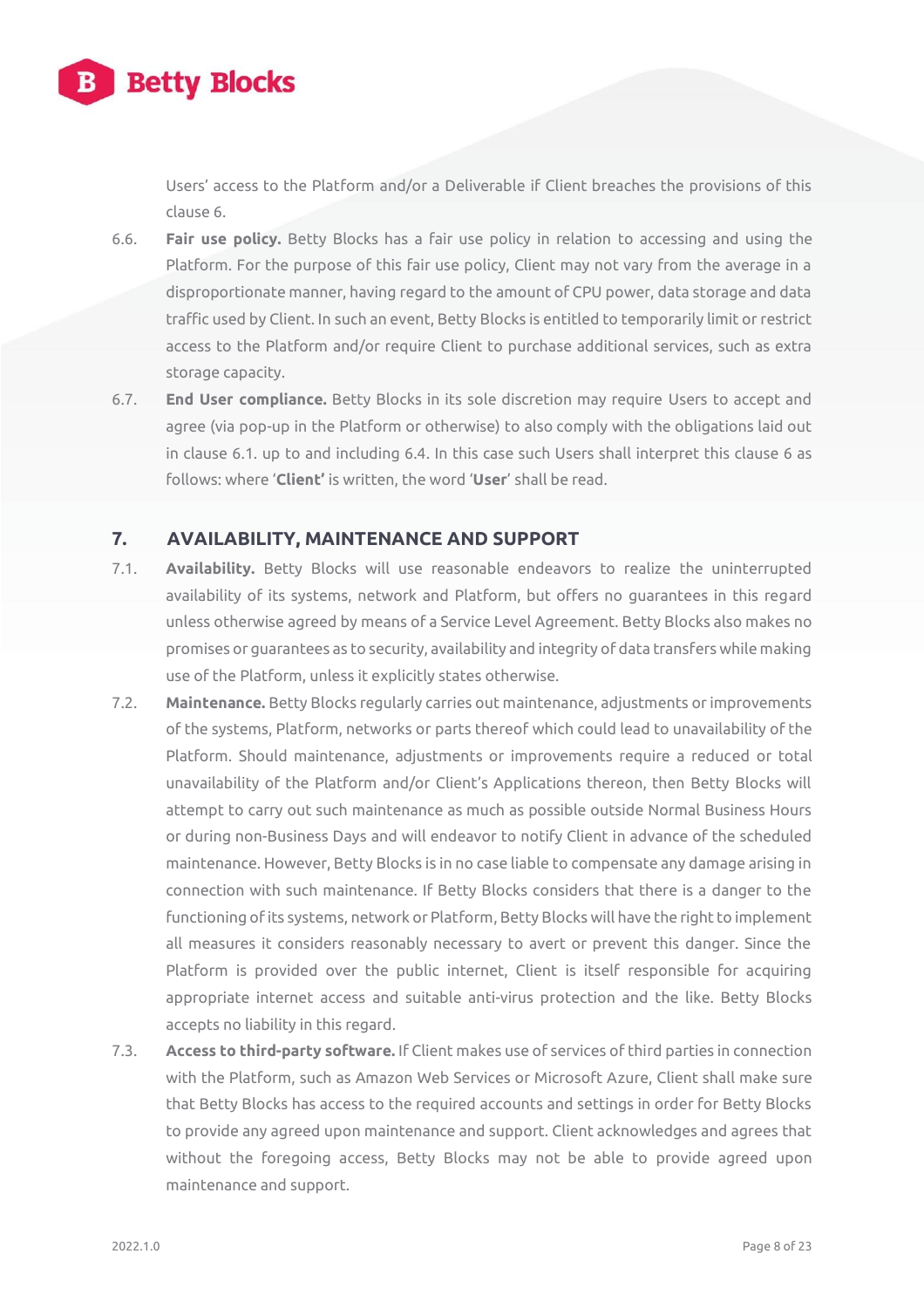# **Betty Blocks**

- 7.4. **Updates.** Betty Blocks shall release updates to the Platform that address bugs or add new features. Betty Blocks shall make such updates available to Client as soon as practicable.
- 7.5. **Support.** Betty Blocks shall provide Client with a reasonable level of information and support regarding the Platform. Such support shall be provided as a helpdesk for questions regarding the use of the Platform, reporting and resolving bugs in the Platform and/or where to find further information. Support does not include specific advice regarding Client's Applications and/or Configurations. Support also does not include building Client's Application. Betty Blocks, in its sole discretion, decides what is included with the provided support and when Client should purchase Professional Services with regards to the help Client requests.

### **8. CLIENT DATA**

- 8.1. **Client Data ownership.** Client shall own all right, title and interest in and to all Client Data and shall have sole responsibility for the legality, reliability, integrity, accuracy and quality of Client Data. Betty Blocks receives a limited License to Client Data for the purpose of providing (access to) the Platform and/or Professional Services, including any and all future aspects thereof.
- 8.2. **Personal data.** To the extent that Client Data contain personal data within the meaning of the applicable data protection laws, Betty Blocks acts as a processor and Client as a controller of personal data within the meaning of the applicable data protection laws. Insofar necessary the Parties will execute a Data Processing Agreement as an annex to the Agreement, which shall govern the processing of personal data. In the event Client is deemed a processor of personal data on behalf of its own customers, Betty Blocks shall be deemed a sub-processor.
- 8.3. **Back-ups.** Betty Blocks will make a back-up of Client Data every day. Each back-up remains available for a period of thirty (30) calendar days. The time at which the back-up will be created will be determined by Betty Blocks, unless expressly indicated to the contrary in the Agreement.
- 8.4. **Loss of Client Data.** In the event of any loss or damage to Client Data, Client's sole and exclusive remedy shall be for Betty Blocks to use reasonable commercial endeavors to restore the lost or damaged Client Data from the latest back-up of such Client Data maintained by Betty Blocks. Betty Blocks shall not be responsible for any loss, destruction, alteration or disclosure of Client Data caused by any third party (except those third parties sub-contracted by Betty Blocks).

## **9. CHARGES AND PAYMENT**

- 9.1. **Fees.** Client shall pay the fees set out in the Order Form for the License and/or Professional Services.
- 9.2. **Taxes.** Unless otherwise indicated, all fees are in US Dollars and exclusive of value added tax and/or other applicable taxes, which shall be added to Betty Blocks' invoice(s) at the appropriate rate.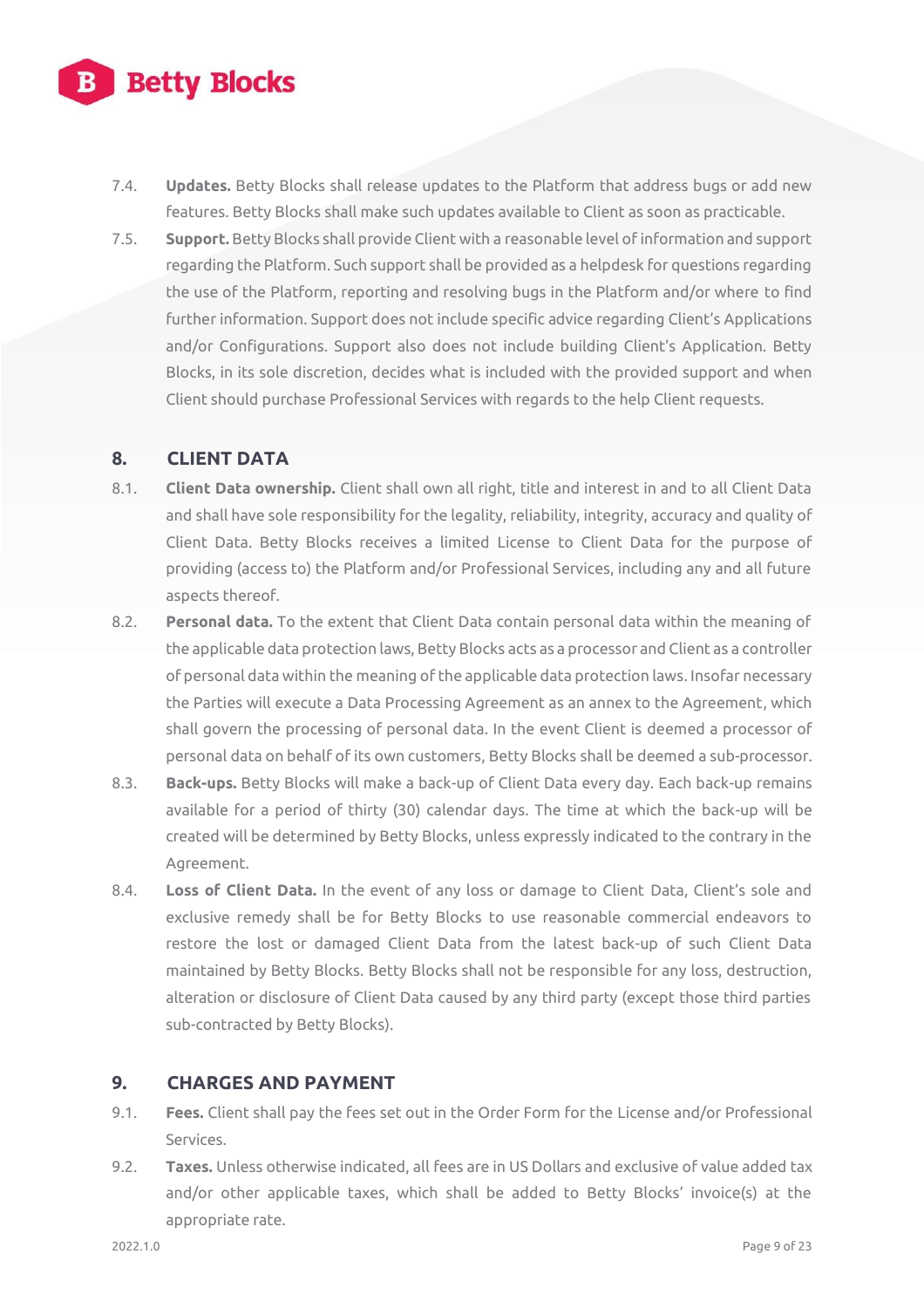## **Betty Blocks**

- 9.3. **Invoice requirements.** Client shall provide its invoicing details in a timely manner. Betty Blocks shall comply with reasonable invoicing requirements of Client.
- 9.4. **Payment.** Payment can be made through direct debit collection, by transferring the amount to Betty Blocks' bank account and/or other payment methods indicated by Betty Blocks, as may be specified in the Order Form. All amounts due under the Agreement shall be paid in full without any set-off, counterclaim, deduction or withholding (other than any deduction or withholding of tax as required by law).
- 9.5. **Overdue fees.** Unless the Agreement specifies otherwise, Betty Blocks shall invoice Client immediately upon acceptance. Each invoice is due and payable fourteen (14) days after the invoice date, unless the Agreement specifies otherwise. If Betty Blocks has not received payment within five days after the due date, and without prejudice to any other rights and remedies of Betty Blocks: (a) Betty Blocks shall be under no obligation to provide any License or Professional Services (including access to the Platform) while the invoice(s) concerned remain unpaid; and (b) interest shall accrue on a daily basis on the balance due up a monthly rate of 1.5%, commencing on the due date and continuing until fully paid.
- 9.6. **Price increases.** Betty Blocks is authorized to increase its fees once per year on the basis of the applicable Consumer Price Index as published by the State of California, or on the basis of any other changes in the market. In the event that a supplier of Betty Blocks increases its prices for a specific product or service, Betty Blocks is entitled to pass on this increase to Client. Client is not entitled to terminate the Agreement in relation to adjustments under this clause.
- 9.7. **Right to set-off.** Betty Blocks is entitled to set-off any amounts due to it against any amounts due by it to Client.

#### **10. INTELLECTUAL PROPERTY RIGHTS**

- 10.1. **Betty Blocks' Intellectual Property Rights.** Client acknowledges and agrees that Betty Blocks and/or its licensors own all Intellectual Property Rights in and to the Platform, the Deliverables and the Documentation, unless and to the extent expressly agreed otherwise by means of signed instrument. Client is not permitted to remove or alter any statement concerning copyright, trademarks, trade names or other Intellectual Property Rights from the Platform, the Deliverables and/or the Documentation. Client is not permitted to use or request domain names identical to or that confusingly correspond to any object that is subject to any Intellectual Property Right belonging to Betty Blocks and/or its licensors.
- 10.2. **Client's Intellectual Property Rights.** Betty Blocks acknowledges and agrees that all Intellectual Property Rights in and to the Application(s) and/or Configuration(s) created by Client are owned by Client and shall, notwithstanding the terms of the Agreement, remain vested in Client, provided that these rights accrue to Client by law. Unless otherwise expressly provided in the Agreement, Betty Blocks shall not acquire any Intellectual Property Rights in the Application(s) and Configuration(s) created by Client. Betty Blocks will treat the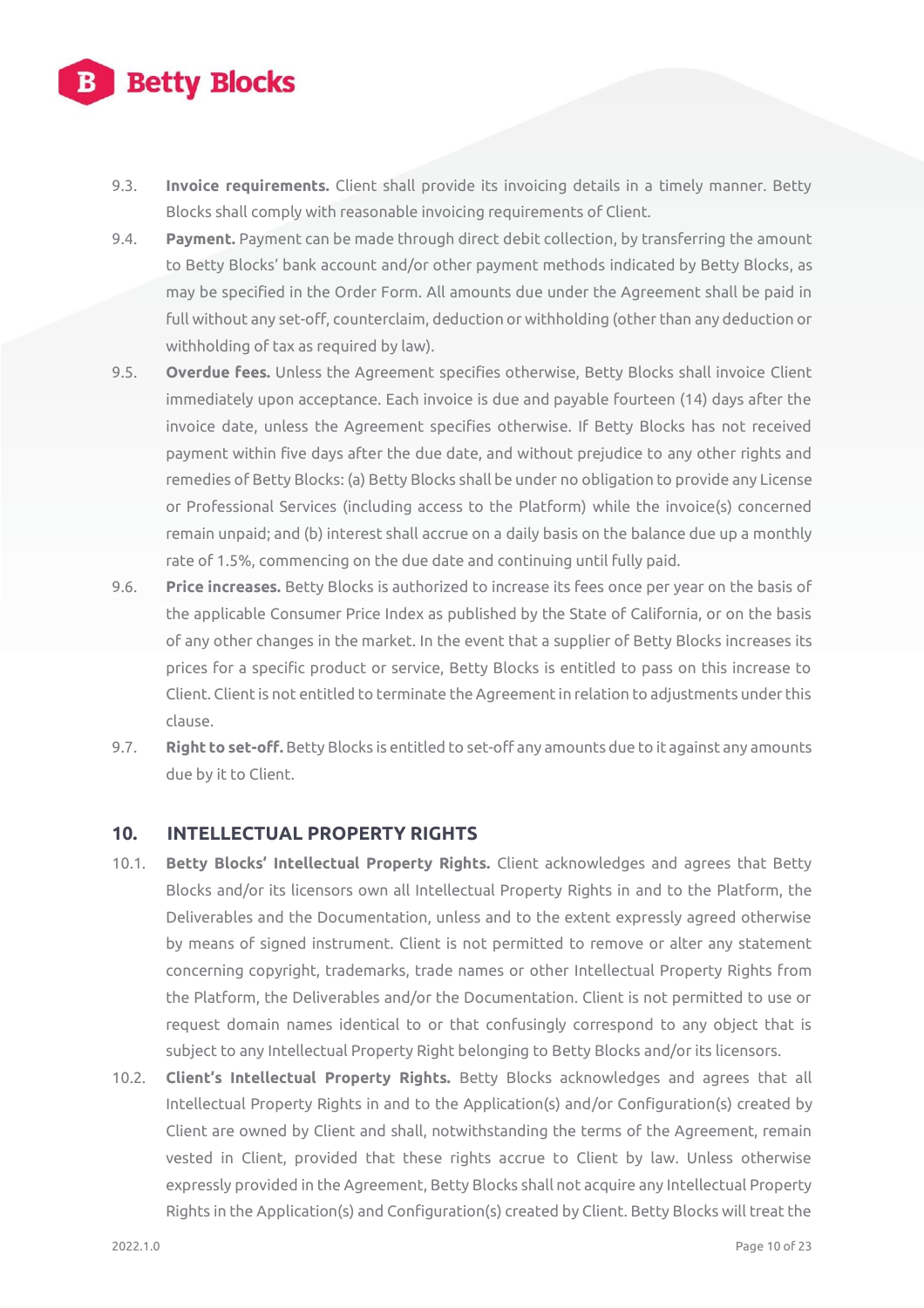

Application(s) and Configuration(s) as confidential Client information and will not make them available to third parties without Client's separate permission. However, Betty Blocks cannot rule out that another client may choose a similar configuration, as this is beyond Betty Blocks' control.

#### **11. CONFIDENTIALITY**

- 11.1. **Duty to keep confidential.** A Party receiving confidential information from the other Party shall treat this as strictly confidential and use this solely in connection with its rights and obligations under the Agreement.
- 11.2. **Scope of Confidential Information.** Confidential information includes all information of which it can be assumed from the context that the disclosing Party would deem this to be confidential or of which the receiving Party should reasonably have recognized its confidential nature from the content of the information. Confidential information also includes all information and data concerning or pertaining to the Agreement, the Platform, pricing, service levels, Client Data, and more generally data concerning business operations, marketing, research, development, inventions, know-how, samples, product and service specifications, software, business relations, irrespective of the form in which this has been recorded or is provided.
- 11.3. **Limits of Confidential Information.** The obligation to treat certain information as confidential no longer applies if the receiving Party can prove that this information:
	- i) is or becomes publicly available through no act or omission of the receiving Party;
	- ii) was already in possession of the receiving Party prior to the date on which it was issued by the disclosing Party;
	- iii) is available from a third party without this party being in default towards the disclosing Party arising from a confidentiality clause by distributing the information to the receiving Party; or
	- iv) was developed by the receiving party independently and without the use of the information of the disclosing Party.
- 11.4. **Compelled disclosure.** Should a competent court or other government authority demand access to confidential information, the receiving Party is entitled to grant such access. However, to the extent permitted by applicable law, the receiving Party shall contact the disclosing Party prior to doing so, to enable the disclosing Party to take legal action against such access. However, the receiving Party shall never be liable for granting access if legally obligated.
- 11.5. **Survival.** The provisions of this clause 11 shall continue to be effective after the expiration or termination of the Agreement.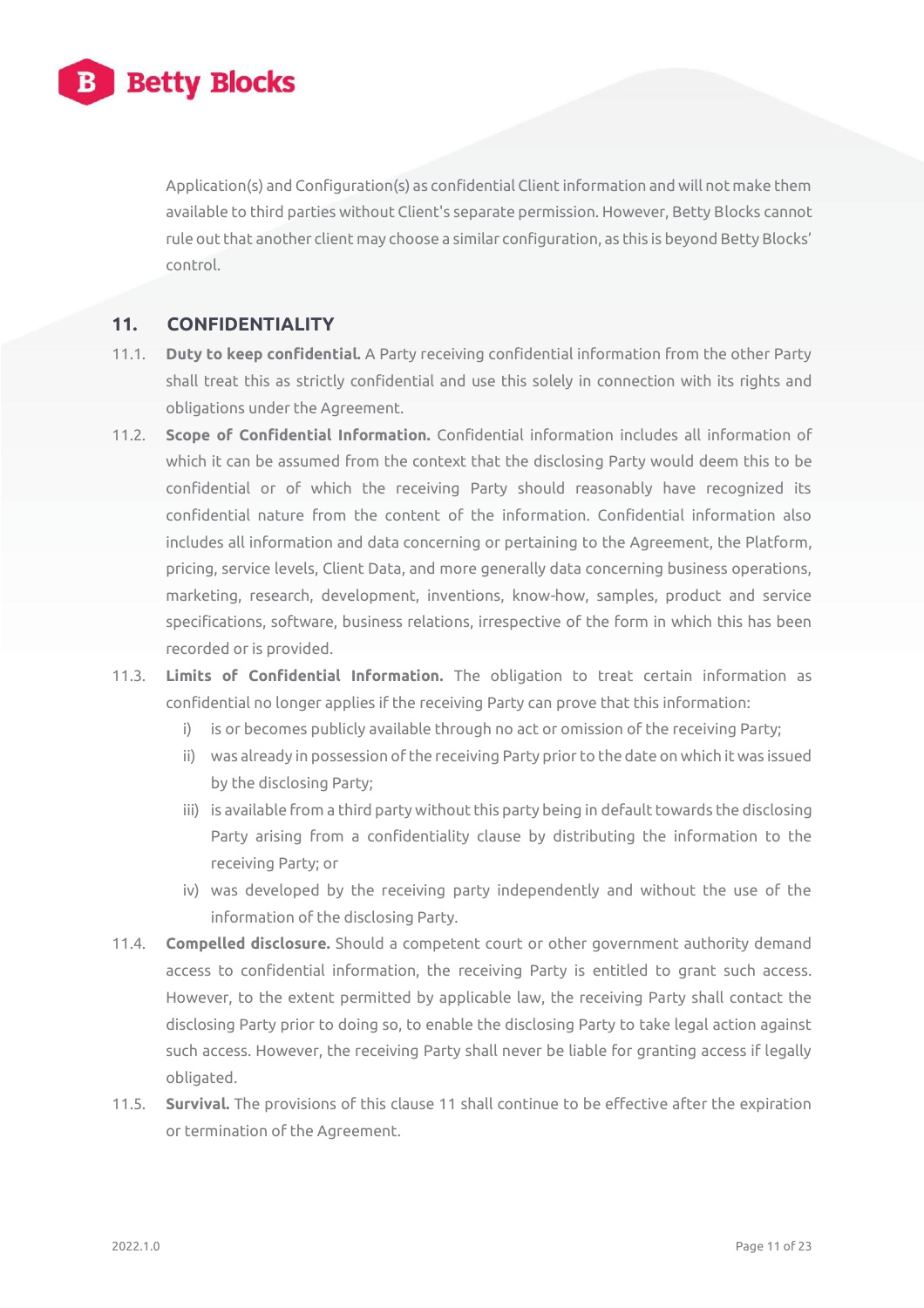

#### **12. LIMITATION OF LIABILITY**

- 12.1. **No limitation of liability.** NOTHING IN THE AGREEMENT SHALL LIMIT OR EXCLUDE BETTY BLOCKS' LIABILITY FOR (A) DEATH OR PERSONAL INJURY CAUSED BY ITS NEGLIGENCE, OR THE NEGLIGENCE OF ITS EMPLOYEES, AGENTS OR CONTRACTORS (AS APPLICABLE); (B) FRAUD OR FRAUDULENT MISREPRESENTATION; OR (C) ANY OTHER MATTER IN RESPECT OF WHICH IT WOULD BE UNLAWFUL TO EXCLUDE OR RESTRICT LIABILITY.
- 12.2. **Limitation of liability.** BETTY BLOCKS WILL NOT BE LIABLE FOR: (A) ANY CONSEQUENTIAL, INCIDENTAL, PUNITIVE, SPECIAL OR OTHER SIMILAR DAMAGES; (B) ANY LOSS OF PROFITS, LOSS OF REVENUES, LOSS OF SAVINGS, LOSS OF CLIENTS, LOSS OF USE OR LOSS OR CORRUPTION OF DATA; WHETHER UNDER TORT (INCLUDING NEGLIGENCE), CONTRACT OR OTHER THEORIES OF RECOVERY, EVEN BETTY BLOCKS WAS OR SHOULD HAVE BEEN AWARE OR WAS ADVISED OF THE POSSIBILITY OF SUCH DAMAGES. FURTHERMORE, BETTY BLOCKS IS NOT LIABLE FOR DAMAGES OR LOSSES CAUSED BY OR RELATING TO SOFTWARE APPLICATIONS OF THIRD PARTIES CONTRACTED DIRECTLY BY CLIENT, OR RESULTING FROM THE USE OF THE PLATFORM OR ANY DELIVERABLES BY CLIENT CONTRARY TO THE LICENSE TERMS OR PURPOSES FOR WHICH THE PLATFORM OR DELIVERABLES IN QUESTION IS INTENDED. IN NO EVENT WILL BETTY BLOCKS'S LIABILITY UNDER THIS AGREEMENT FROM ANY CAUSE OF ACTION WHATSOEVER EXCEED THE GREATER OF (1) USD 25,000.00 (IN WORDS: TWENTY-FIVE THOUSAND) OR (2) THE AGGREGATE AMOUNTS PAID OR OWED UNDER THIS AGREEMENT BY CLIENT DURING THE TWELVE (12) MONTHS PRIOR TO THE DATE THE CAUSE OF ACTION AROSE.

#### **13. FORCE MAJEURE**

13.1. **Force Majeure.** Neither party shall be in breach of the Agreement nor liable for delay in performing, or failure to perform, any of its obligations under the Agreement if such delay or failure results from events, circumstances or causes beyond its reasonable control, including, without limitation, strikes, lock-outs or other industrial disputes (whether involving the workforce of Betty Blocks or any other party), pandemics, failure of a utility service or transport or telecommunications network or the internet, (distributed) denial of service or other network attacks, act of God, war, riot, civil commotion, malicious damage, compliance with any law or governmental order, rule, regulation or direction, accident, breakdown of plant or machinery, fire, flood, storm or default of suppliers or contractors. In such circumstances the affected party shall be entitled to a reasonable extension of the time for performing such obligations, provided that if the period of delay or non-performance continues for thirty (30) calendar days, the party not affected may terminate the Agreement by giving thirty (30) days' written notice to the other party.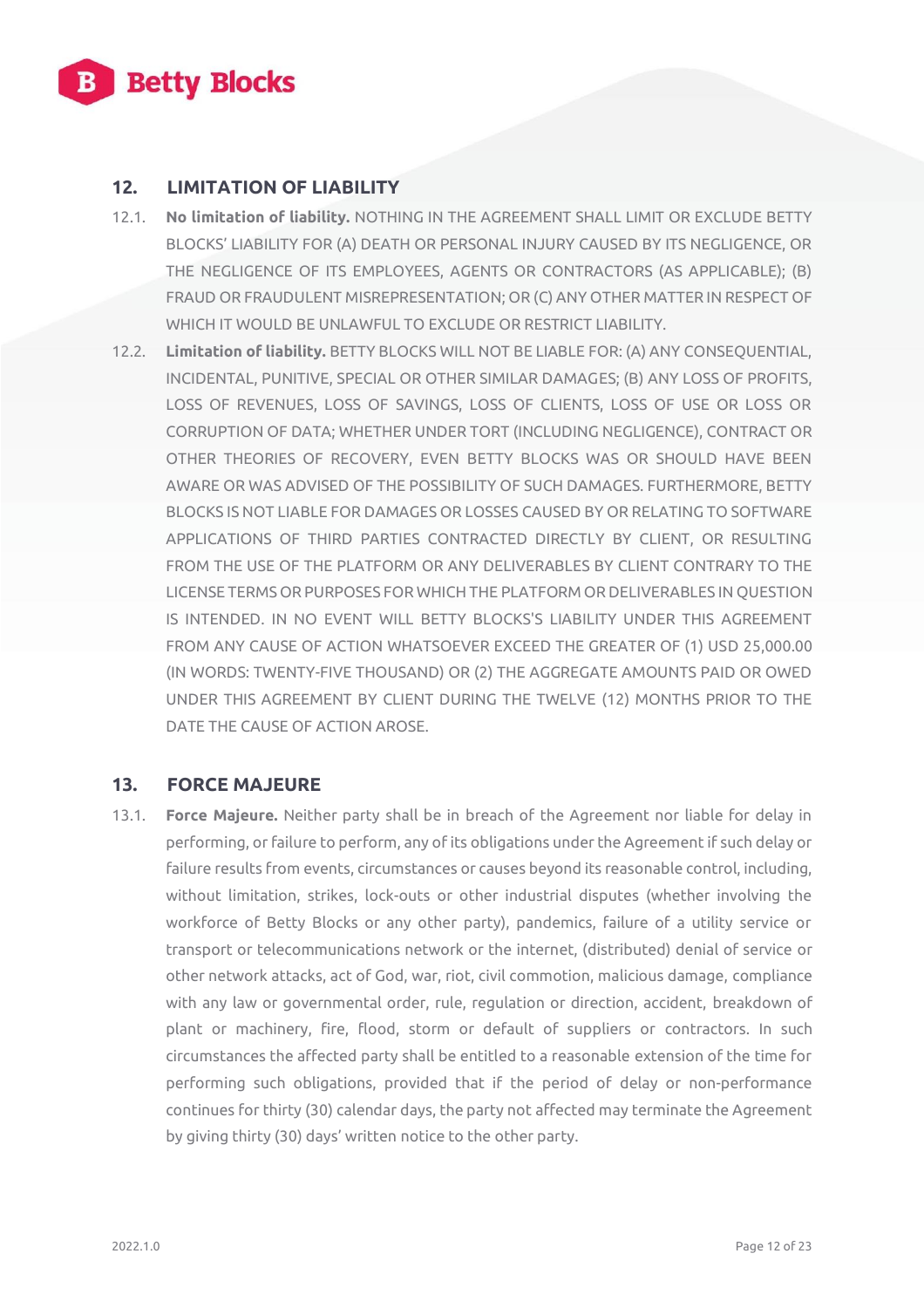

#### **14. GOVERNING LAW AND JURISDICTION**

- 14.1. **Governing law.** The Agreement and any disputes or claims arising out of or in connection with it or its subject matter or formation (including non-contractual disputes or claims) are governed by, and construed in accordance with, the laws of the State of California, without regard to its conflict of law provisions.
- 14.2. **Jurisdiction.** The parties irrevocably agree that the state or federal courts located in the State of California have exclusive jurisdiction to settle any dispute or claim that arises out of or in connection with the Agreement or its subject matter or formation (including noncontractual disputes or claims).

#### **15. GENERAL PROVISIONS**

- 15.1. **Export Control Laws.** Neither party shall export, directly or indirectly, any technical data acquired from the other party under the Agreement (or any products, including software, incorporating any such data) in breach of any applicable laws or regulations ("**Export Control Laws**"), including United States export laws and regulations, to any country for which the government or any agency thereof at the time of export requires an export license or other governmental approval without first obtaining such license or approval. Each party undertakes: (a) contractually to oblige any third party to whom it discloses or transfers any such data or products to make an undertaking to it in similar terms to the one set out in this clause 15.1; and (b) if requested, to provide the other party with any reasonable assistance, at the reasonable cost of the other party, to enable it to perform any activity required by any competent government or agency in any relevant jurisdiction for the purpose of compliance with any Export Control Laws.
- 15.2. **Waiver.** A waiver of any right under the Agreement is only effective if it is in writing and it applies only to the party to whom the waiver is addressed and to the circumstances for which it is given. A failure or delay of either party to exercise a right under the Agreement shall under no circumstance constitute a waiver of that right.
- 15.3. **Severability.** If any provision (or part of a provision) of the Agreement is found by any court or administrative body of competent jurisdiction to be invalid, unenforceable or illegal, the other provisions shall remain in full force. The parties shall in such a case determine one or more replacement provisions that most closely approximate the clause concerned and which is legal under applicable law.
- 15.4. **Entire agreement.** The Agreement constitutes the entire agreement between the parties and supersedes and extinguishes all previous agreements, promises, assurances, warranties, representations and understandings between them, whether written or oral, relating to its subject matter. Each party acknowledges that in entering into the Agreement it does not rely on any statement, representation, assurance or warranty (whether made innocently or negligently) that is not set out in the Agreement. Each party agrees that it shall have no claim for innocent or negligent misrepresentation based on any statement in the Agreement.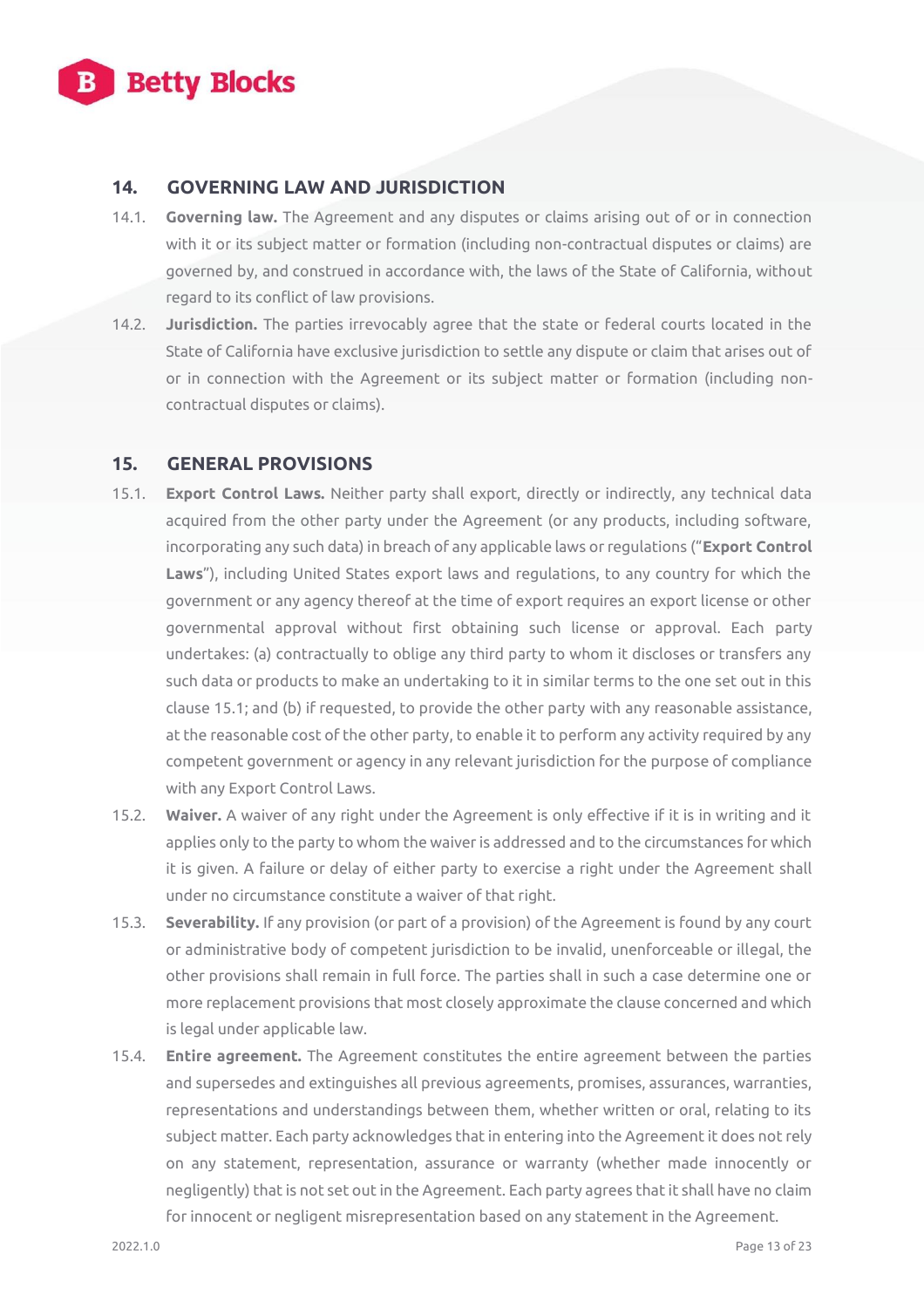

- 15.5. **Notices.** Where these Terms and/or an Agreement refers to "notify" or the giving of "notice", such notice must be given (i) personally to an authorized representative of the other Party (notice will be deemed given at the moment of delivery) or (ii) by email (notice will be deemed given on the date and at the time the email was received).
- 15.6. **Assignment by Client.** Client shall not, without the prior written consent of Betty Blocks, assign, transfer, charge, sub-contract or deal in any other manner with all or any of its rights or obligations under the Agreement.
- 15.7. **Assignment by Betty Blocks.** Betty Blocks will not be authorized to assign, novate or otherwise transfer the Agreement and all its rights and obligations arising therefrom without Client's prior written consent, unless such occurs within the Betty Blocks group of undertakings or for purposes of corporate financing, provided however that Client may still access and use the Software.
- 15.8. **Relationship of the parties.** Nothing in the Agreement is intended to, or shall be deemed to, establish any partnership or joint venture between any of the Parties, constitute any Party the agent of another Party, nor authorize any Party to make or enter into any commitments for or on behalf of any other Party.
- 15.9. **Amendments.** Betty Blocks is entitled to change or supplement these applicable Terms at any time. In the event Betty Blocks wishes to change these Terms, Betty Blocks shall notify Client in writing by giving 30 days' notice. During that time, Client will have the opportunity to object in writing to the changes. If Client objects to the changes, then the Parties will discuss the changes and next steps in good faith. If Client does not object to the changes within the given timeframe, then the changes will take effect and the changed or supplemented Terms will govern the Agreement. Client is not entitled to terminate the Agreement if and insofar the amendment is necessary because of (changing) legislation or if it concerns a change of minor importance. Other the aforementioned changes in Terms, no variation of the Agreement shall be effective unless it is in writing and signed by the Parties (or their authorized representatives).
- 15.10. **Third party rights.** The Agreement does not confer any rights on any person or party (other than the parties to the Agreement and (where applicable) their successors and permitted assigns).
- 15.11. **Communication stored by Betty Blocks.** The version of any communication received or stored by Betty Blocks (including log files) is considered to be authentic, unless proven to the contrary by Client.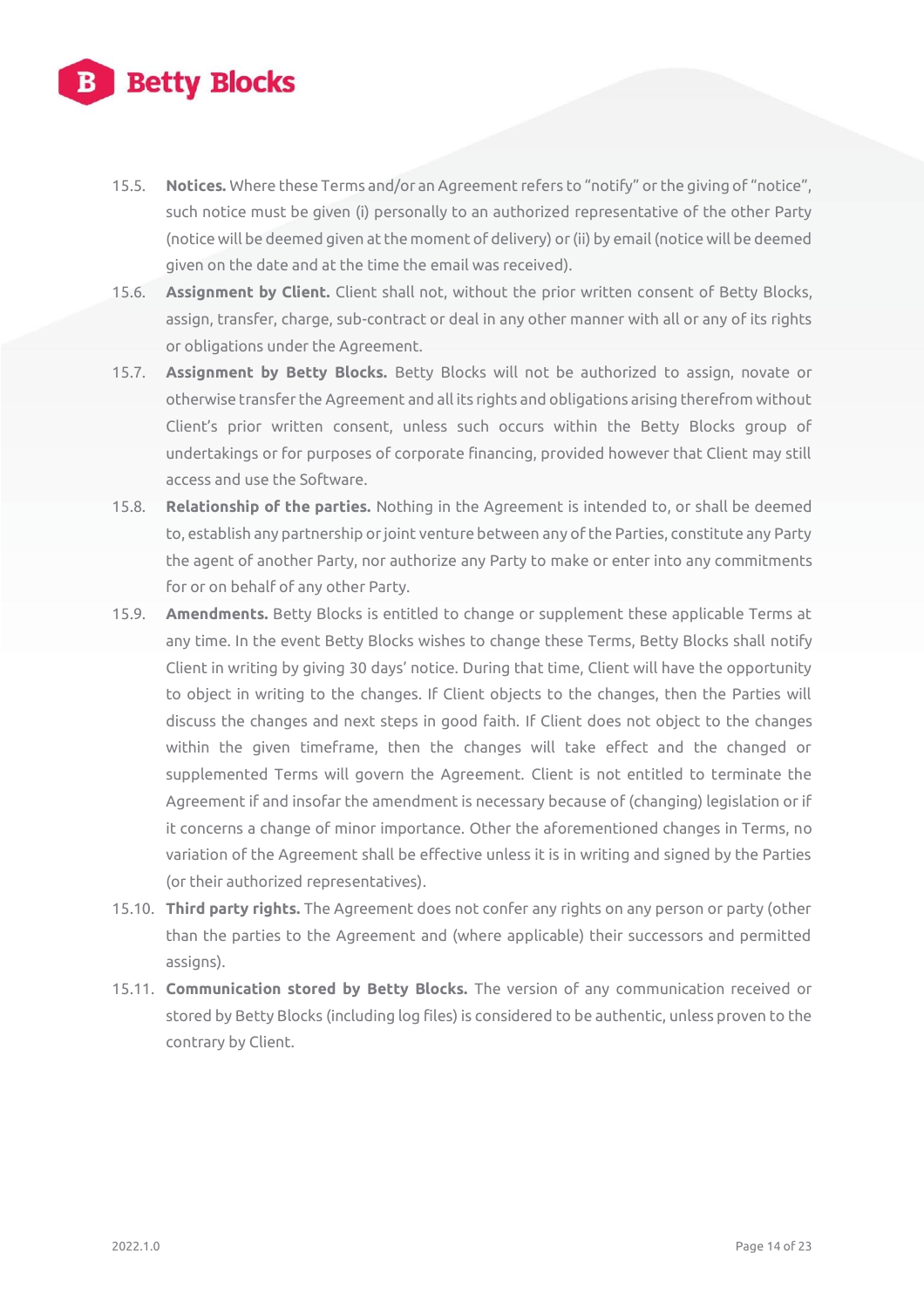

## **MODULE B – PROFESSIONAL SERVICES**

This Module B applies in addition to Module A in case Betty Blocks provides Professional Services to Client.

#### **16. TERM, PAYMENT AND LOCATION**

- 16.1. **Term Professional Services.** The term of an Agreement for Professional Services shall commence from the date stated in the Order Form and for the period defined in the Order Form. If such period is not specified in the Order Form, then the duration of such Agreement shall be twelve (12) calendar months.
- 16.2. **Renewal Professional Services.** Upon expiration of the aforementioned duration, the term of the Agreement for Professional Services shall automatically renew for additional successive terms of the same duration as the initial term, unless either Party gives the other Party written notice of non-renewal at least sixty (60) calendar days prior to the beginning of such renewal. The same terms and conditions of the initial Agreement for Professional Services remain applicable, unless Betty Blocks has provided written notice to Client of any amended terms and conditions of the Agreement and/or a pricing increase at least ninety (90) calendar days prior to the renewal. In such event, the amended terms and conditions and/or the pricing increase shall apply from the moment the Agreement is renewed.
- 16.3. **Invoice Professional Services.** Unless otherwise agreed upon, Betty Blocks will send Client an invoice for hours worked on providing Professional Services at the end of each calendar month. Except as expressly indicated to the contrary in the Agreement, fees for Professional Services shall be provided on a time and materials basis at Betty Blocks' then current Professional Services rates and shall be invoiced at the end of the calendar month of their performance. The hours shall be accounted for according to Betty Blocks' timesheets
- 16.4. **Prepaid hours.** If Client has purchased a set of (prepaid) hours to use on an on-call basis for Betty Block's Professional Services, then hours worked by Betty Blocks will be deducted from Client's usable hours. Unless otherwise agreed upon: (i) a purchased set of (prepaid) hours for consultancy services shall automatically expire after three months, and (ii) a purchased set of (prepaid) hours for development services shall automatically expire after twelve months.
- 16.5. **Time registration.** Even if the Client uses its own time registration systems, the hours booked in Betty Block's time registration system will be invoiced and will be leading. At the Client's request, Betty Blocks shall provide an overview of the timesheets.
- 16.6. **Remote work.** Unless otherwise agreed upon, Betty Blocks will be performing any services remotely. If Parties agree that certain work needs to be performed at Client's location, then Betty Blocks may charge reasonable travel expenses and Client is responsible for a safe working environment for Betty Blocks' employees as required by applicable law.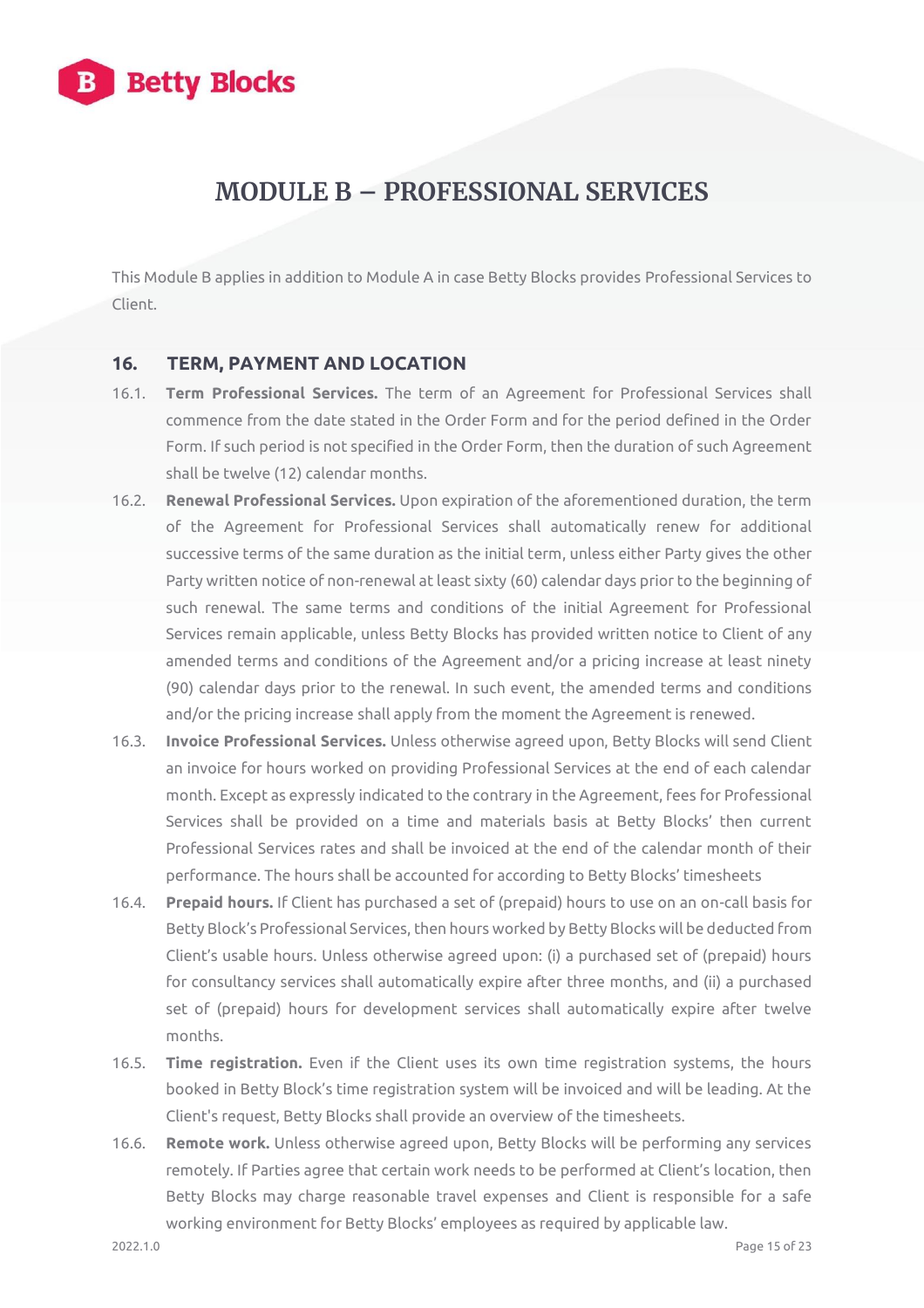

#### **17. CONSULTANCY**

- 17.1. **Consultancy.** Parties may agree that Betty Blocks will provide certain consultancy services to Client. Parties will specify such Professional Services in a Statement of Work. Betty Blocks will provide the agreed upon Professional Services with due care and skill. However, Client acknowledges that the quality of any consultancy services depends to a great extent on the information and guidance provided by the Client. Betty Blocks is in no way responsible or obliged to check the information provided by the Client.
- 17.2. **Availability of consultants.** Betty Blocks will use commercially reasonable efforts to ensure that the agreed upon consultant is available for Client to provide Professional Services on the agreed upon time slots. In this respect, the consultant may be unavailable at certain times due to a business activity of Betty Blocks, training or other reasons.
- 17.3. **Replacing consultants.** Betty Blocks is entitled to replace a consultant at any time with another consultant who has comparable knowledge and experience. Should Client be unsatisfied with the consultant of Betty Blocks, then Client may request a replacement consultant and Betty Blocks will use commercially reasonable efforts to replace the consultant. The aforementioned does not entitle Client to terminate the Agreement.
- 17.4. **Minimum hours.** If the Parties have agreed on a fixed or minimum number of consultancy hours, the Client will continue to owe fees for the agreed upon hours, even if the Client (temporarily) has less work for the consultant to perform and/or even when the consultant cannot effectively perform Professional Services because of issues on Client's side (malfunctioning systems, etc.). If a consultant works on an on-call basis, Betty Blocks shall be entitled to charge for at least one working hour per call.
- 17.5. **Quality control.** Unless otherwise agreed upon, the Client remains responsible for quality control. Client must review and test the work performed by the consultant.

#### **18. DEVELOPMENT AND SPRINTS**

- 18.1. **Development in Sprints.** If Parties have agreed in a Statement of Work that Betty Blocks will provide any development services, project management services and/or similar services, then (unless otherwise agreed upon) such services will be performed in Sprints. Prior to each Sprint, the Parties establish an objectively measurable Deliverable (e.g. a functionality) to be developed during the Sprint.
- 18.2. **Statement of Work and scope.** Unless otherwise agreed upon, the Parties will lay down such Deliverable and other terms of one or multiple Sprints in a Statement of Work and/or development support systems of Betty Blocks. Only the Deliverable agreed upon in writing for each Sprint falls within the scope of that Sprint. Everything else is out of scope, there are no such things as 'unreported' and/or 'implicit' wishes or results that apply for a Sprint. The same applies to general reports of meetings, lists with Client's wishes and/or other such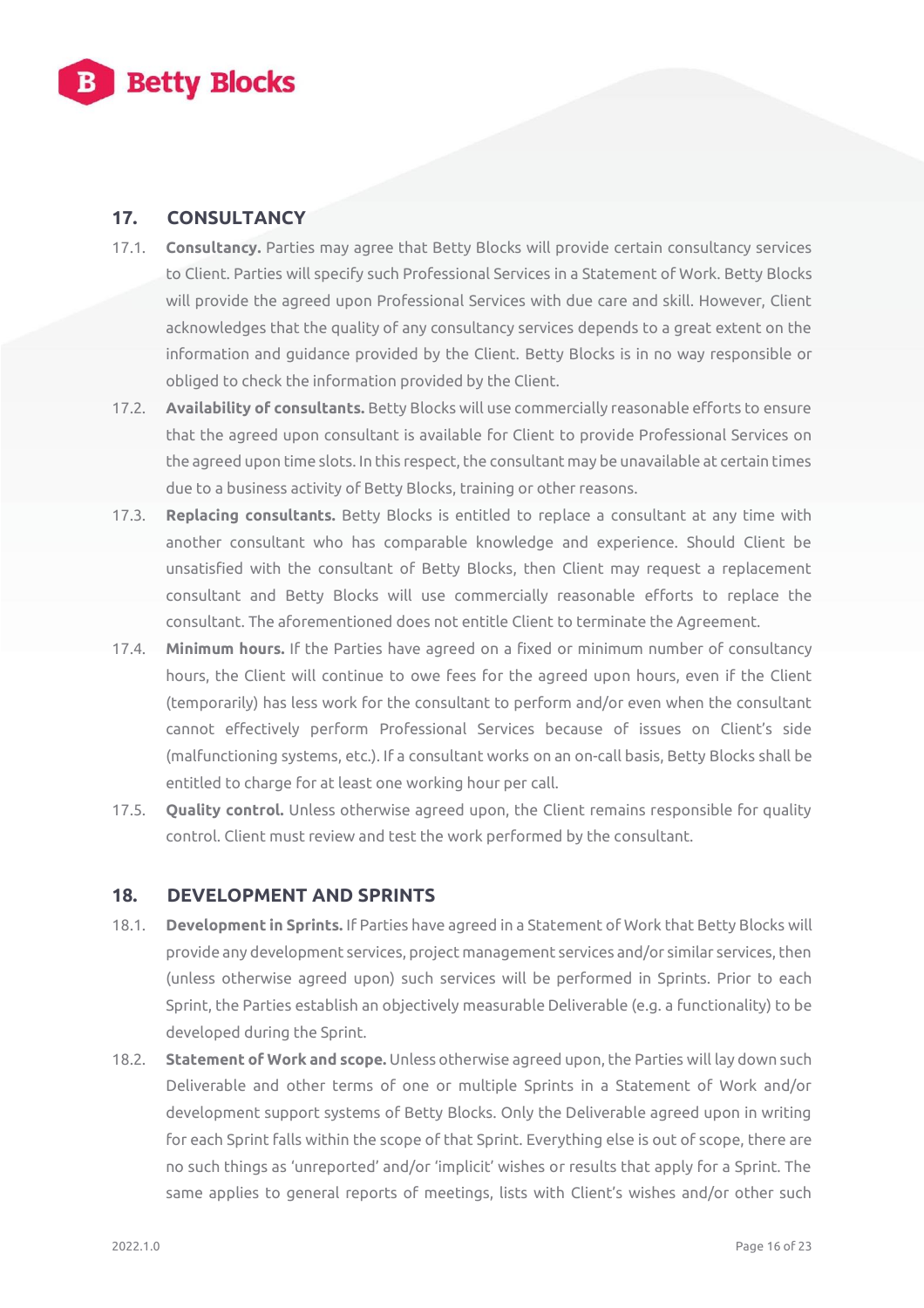

documents. Everything in such documents is out of scope, unless Parties have agreed upon in a Statement of Work that certain specific results shall be developed in a Sprint.

- 18.3. **Estimates.** Client acknowledges that needed development hours communicated by Betty Blocks to Client are merely estimates and the actual number of hours may differ from the estimates, unless expressly indicated to the contrary. No rights can be derived from such estimations.
- 18.4. **Testing.** At the end of each Sprint, Betty Blocks will share the Deliverable with the Client. Client will then test the developed functionality within 7 days in accordance with the test script provided by Betty Blocks. The result of the test is either a 'pass', meaning that the Deliverable objectively complies with what was agreed upon, or a 'fail', meaning the Deliverable objectively does not comply with what was agreed upon. Any subjective aspects of the Deliverable are never a reason for a 'fail'.
- 18.5. **Compliance with Statement of Work.** If the Deliverable objectively does not comply with the Statement of Work, then Betty Blocks will use its best efforts to fix this Deliverable. In other cases, e.g. when Client has subjective reasons not to agree with the result, new Sprints must be purchased by Client to develop the desired result. Additional Sprints must also be purchased when the estimated hours were not enough to develop the agreed upon Deliverable.

#### **19. ACCEPTANCE TESTING BY CLIENT**

- 19.1. **Scope.** The provisions of the clauses 19.2 up to and including 19.6 only apply if it has been agreed in a Statement of Work that Betty Blocks will perform Professional Services consisting of software development, and only to the extent that Parties have agreed in such Statement of Work that Client shall perform acceptance testing of core functionalities. If acceptance testing has not been agreed, Client shall accept the Deliverable in the state that it is in when delivered (on an "as is" and "as available" basis), therefore including all visible and invisible errors and defects.
- 19.2. **Client testing.** Prior to the delivery of each Deliverable, Client will be able to test such Deliverable in a testing environment. Betty Blocks will provide Client access to this testing environment by sending a location (URL) and, if necessary, login details. Access to the testing environment is strictly tied to Client. Client is not allowed to gain third parties access to this testing environment by sending the location (URL) and/or the login details to any third party, unless expressly indicated to the contrary in the Agreement. Client is aware that the testing environment is not suitable for production purposes, in whatever form. Client is not allowed to use the testing environment for such purposes. Betty Blocks gives no guarantees regarding the availability, completeness and correct operation of the testing environment. Betty Blocks, however, is aware that the availability of the testing environment is necessary for delivery of the Deliverables. Therefore, Betty Blocks will endeavor to keep the testing environment available.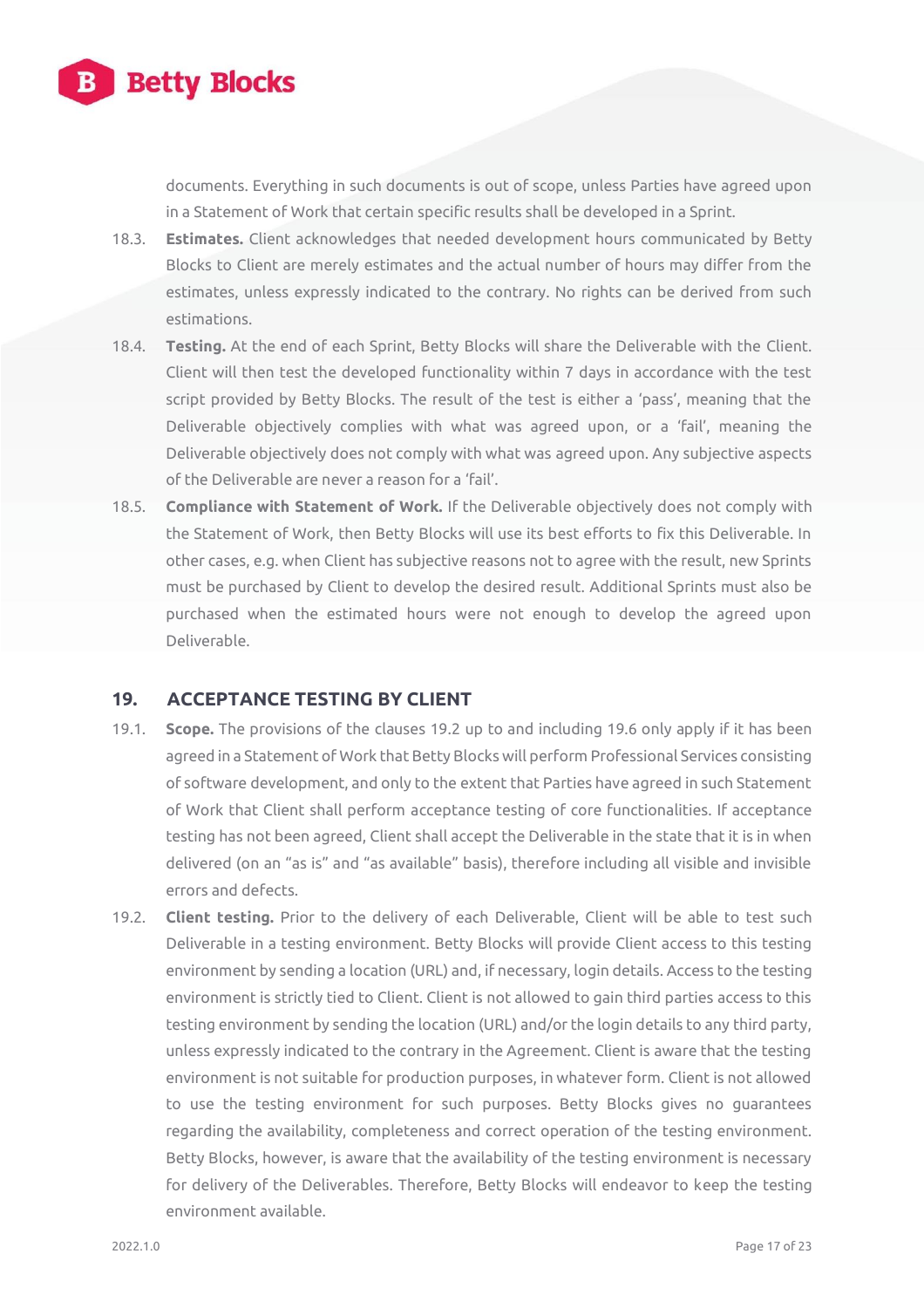# **Betty Blocks**

- 19.3. **Delivery.** After the Deliverable has been tested, Betty Blocks will deliver the Deliverable when, in Betty Blocks' professional opinion, the Deliverable substantially satisfies the applicable functional or technical requirements.
- 19.4. **Acceptance.** Client must, within seven (7) days after delivery, evaluate the Deliverable and either approve or reject it. The Deliverable will be deemed accepted if:
	- i) Client approves the Deliverable (in writing or digitally);
	- ii) Client commences operational use of the Deliverable, including but not limited to transferring the Deliverable to a production environment; or
	- iii) Client does not reject the Deliverable and/or has not requested a revision round within the aforesaid period.
- 19.5. **Rejection.** If Client wholly or partly rejects the Deliverable, Betty Blocks will use commercially reasonable endeavors to remove the reasons for rejection in a timely manner. Betty Blocks can achieve this by either revising the Deliverable in a next Sprint, by refuting the reasons which form the basis of the rejection or by providing temporary solutions, such as program bypasses. Client may not refuse to accept a Deliverable because of the existence of minor errors (it being understood as errors that do not reasonably prevent the operational use of the Deliverable). Additionally, the Deliverable may not be rejected because of aspects that can only be assessed subjectively, including but not limited to aesthetic aspects of interfaces.
- 19.6. **Resubmission.** In case of a valid rejection in accordance with the previous paragraph, Betty Blocks may revise the Deliverable in an upcoming sprint and resubmit the (rejected part of the) Deliverable for acceptance. In case of such resubmission Client shall test whether the initially given reason for rejection has been resolved. If the reason for rejection has been resolved, the Deliverable is deemed to be accepted.
- 19.7. **Resolving non-compliance.** Should any Deliverable fail to satisfy the applicable functional or technical requirements after the third resubmission of such Deliverable to Client, the Parties both agree to confer to engage in good faith discussions to resolve the matter. Not satisfying the acceptance testing does, however, not entitle Client to terminate or (partially) dissolve the Agreement. Client is only entitled to terminate after Betty Blocks remains in default and solely following the expiry of a reasonable term for performing the Agreement as set out in a notice of default in writing.

#### **20. ADDITIONAL WORK**

20.1. **Additional Work.** In the event of Betty Blocks performing Professional Services, or providing other services at Client's request, which go beyond the scope of the agreed upon Professional Services in the relevant Statement of Work, Client shall pay for such services retrospectively on a time and materials basis at Betty Blocks' then current Professional Services rates. However, Betty Blocks will under no circumstances be obliged to comply with such a request and can require that a separate Agreement is entered into for that purpose.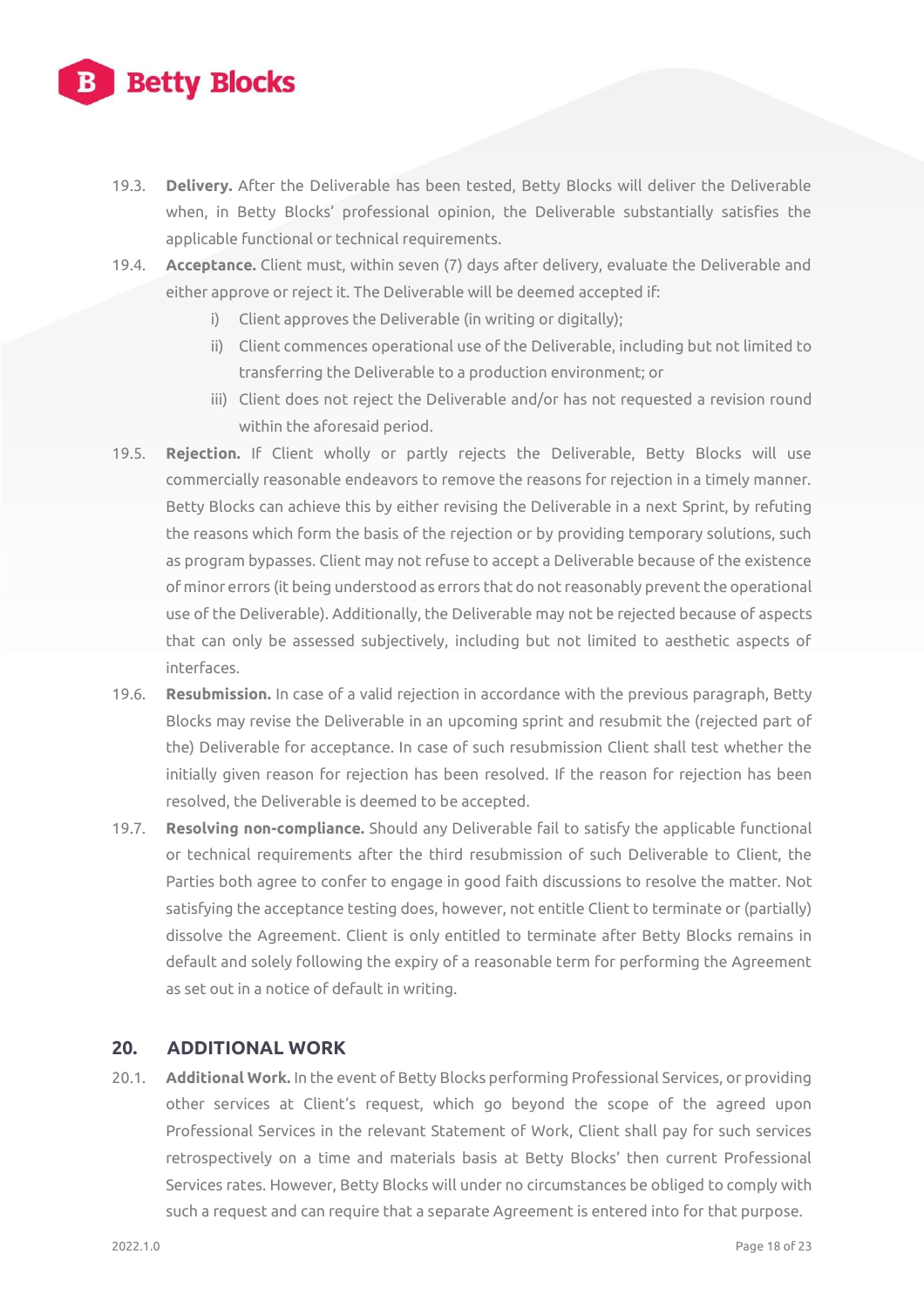20.2. **Consequences of additional work.** Client accepts that the Professional Services as referred to in clause 20.1 can affect the agreed or anticipated time of completion of the Professional Services, as well as the Parties' mutual responsibilities under the Agreement. Betty Blocks may adjust any agreed timetable or delivery schedule as reasonably necessary. The need for or occurrence of additional work during the performance of the Agreement never constitutes a reason for Client to give notice of termination or to (partially) dissolve the Agreement. To the extent a fixed price is agreed for the provision of the Professional Services, Betty Blocks will, upon request, inform Client in writing of the financial consequences of the additional work.

#### **21. DOMAIN NAMES AND IP ADDRESSES**

- 21.1. **Domain names and IP addresses.** If the Professional Service consists, in full or in part, of Betty Blocks intermediating on behalf of Client for the acquisition of a domain name and/or IP address, the provisions in this clause also apply.
- 21.2. **Reimbursement.** Client must pay all costs associated with the application and/or registration in accordance with the agreed rates or, in the absence of agreed rates, Betty Blocks' usual rates.
- 21.3. **Registration authorities.** Application for, assignation of and the possible use of a domain name and/or IP address depend on and are subject to the applicable rules and regulations of the registration authorities concerned, including the Internet Assigned Numbers Authority (IANA), the American Registry for Internet Numbers (ARIN) and/or the Internet Corporation for Assigned Names and Numbers (ICANN). The authority concerned will decide on the assignation of any domain names and/or IP address. Betty Blocks only plays a mediatory role in the application process and cannot guarantee that any application will be accepted.
- 21.4. **Confirmation.** Client is informed exclusively of registration by the e-mail confirmation from Betty Blocks, which states that the requested domain name has been registered. An invoice for the costs of registration is not a confirmation of registration.
- 21.5. **Indemnification by Client.** Client indemnifies Betty Blocks against any and all losses connected with (the use of) a domain name and/or IP address on behalf of or by Client.
- 21.6. **Limited liability.** BETTY BLOCKS IS NOT LIABLE FOR THE LOSS BY CLIENT OF ITS RIGHT(S) TO A DOMAIN NAME OR FOR THE FACT THAT THE DOMAIN NAME HAS BEEN REQUESTED BY AND/OR ASSIGNED TO A THIRD PARTY IN THE INTERIM, EXCEPT IN THE CASE OF WILFUL MISCONDUCT OR DELIBERATE RECKLESSNESS ON THE PART OF BETTY BLOCKS' MANAGEMENT.
- 21.7. **Requests regarding domain names.** If Betty Blocks registers a domain name on Client's behalf, Betty Blocks will honor requests from Client with respect to moving, transferring or terminating this domain name.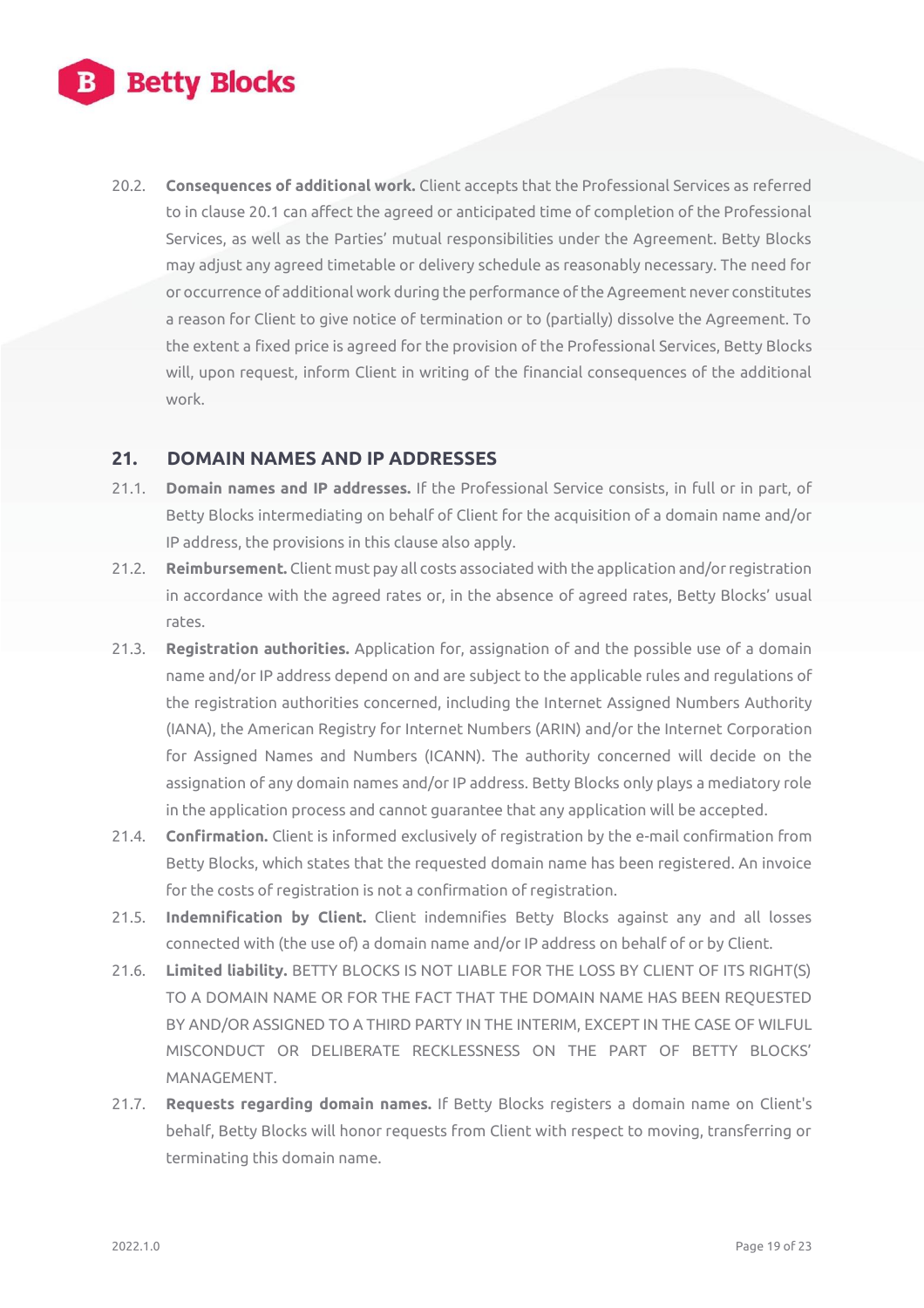

- 21.8. **Rules of registration authorities.** Client is obliged to observe the rules that the registration authorities set for the application for and for the assignation and use of a domain name and/or the IP address.
- 21.9. **Default by Client.** Betty Blocks is entitled to render the domain name and/or IP address inaccessible or unusable or to transfer or arrange the transfer of the domain name and/or IP address to its own name if Client remains in default in performing the Agreement, which action will however last solely for the period that Client remains in default and solely following the expiry of a reasonable term for performing the Agreement as set out in a notice of default in writing.
- 21.10. **Revoking domain names and IP addresses.** In the event of the dissolution of the Agreement owing to breach of contract on the part of Client, Betty Blocks is entitled to revoke the domain name and/or IP address.

#### **22. SSL and/or TLS CERTIFICATE**

- 22.1. **SSL and/or TLS certificates.** If the Professional Service consists, in full or in part, of Betty Blocks intermediating on behalf of Client for the acquisition of one or more SSL / TLS certificates, the provisions in this clause also apply.
- 22.2. **Certification authority.** The application and allocation procedure for SSL certificates is subject to the rules and procedures of the certificate authority issuing the SSL / TLS certificate. The relevant certificate authority decides on the granting of the SSL / TLS certificate and will carry out the necessary checks for this purpose. Betty Blocks only fulfils an intermediary role in the application procedure and does not guarantee that an application will be honored.
- 22.3. **Withdrawing SSL and/or TLS certificates.** The SSL / TLS certificate is valid for the agreed upon period, unless it is withdrawn prematurely. Betty Blocks and the relevant supplier can withdraw the SSL / TLS certificate immediately if:
	- i) it appears that the Client has provided incorrect information for the purpose of obtaining the SSL / TLS certificate; or
	- ii) the reliability of the SSL / TLS certificate, in the opinion of Betty Blocks and/or the supplier, has been compromised.
- 22.4. **Default by Client.** Betty Blocks has the right to withdraw the SSL / TLS certificate if Client fails to fulfil its obligations under the Agreement and does not remedy this default within fourteen (14) days after notice of default.
- 22.5. **Compliance with laws and regulations.** Client must comply with all laws and regulations and all conditions set by the certificate authority when using the SSL / TLS certificate.
- 22.6. **Consequence of withdrawal.** If the SSL / TLS certificate is withdrawn, the Client will not be entitled to a replacement SSL / TLS certificate or refund of (part of) the fees for the SSL / TLS certificate, unless the withdrawal is due to attributable failure of Betty Blocks. In such a case,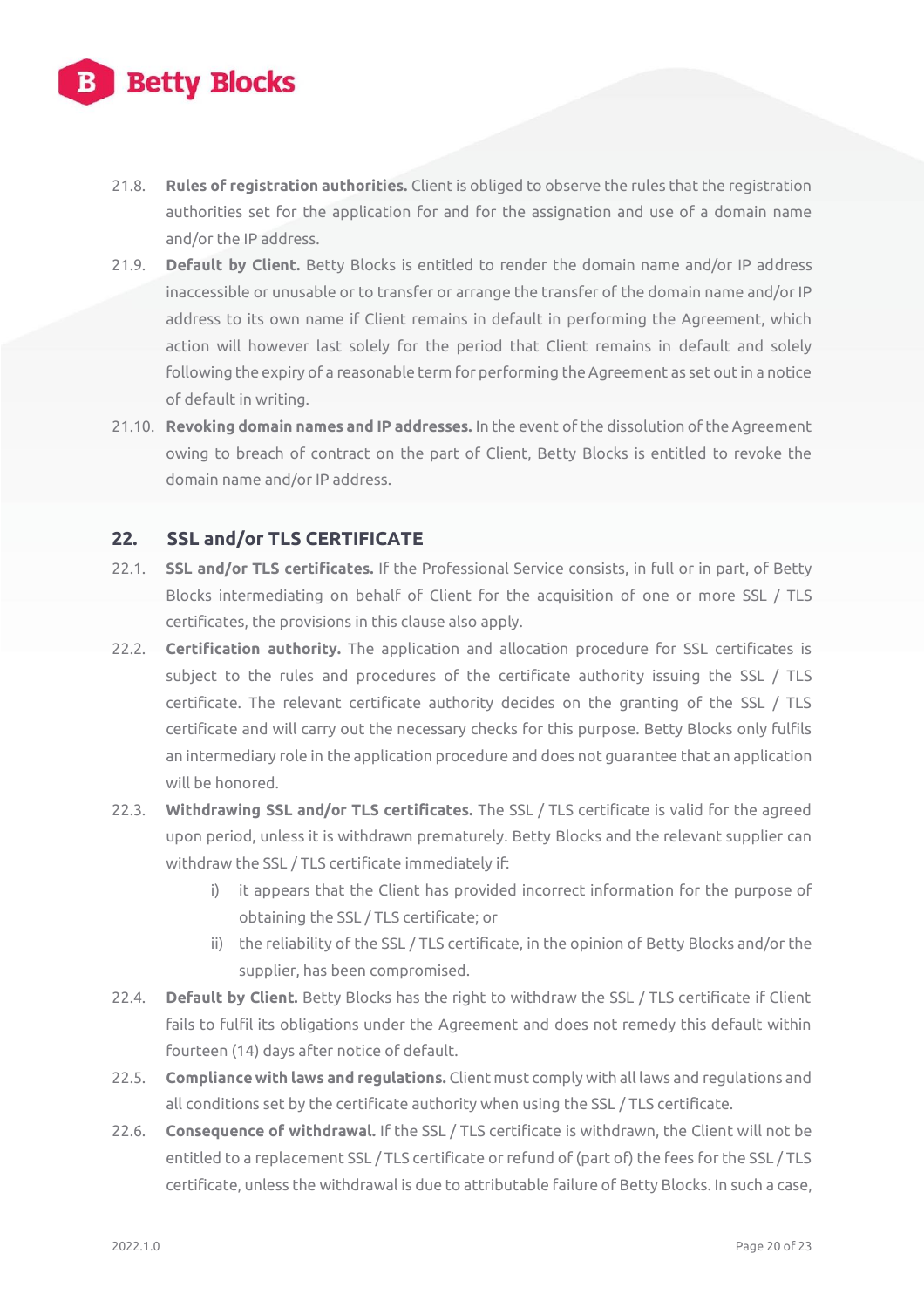

Betty Blocks will supply a new SSL / TLS certificate for replacement for the remaining period of the original SSL / TLS certificate.

22.7. **Expiration.** Betty Blocks may inform Client before the SSL / TLS certificate expires and will have to be renewed. However, it always remains the Client's own responsibility to timely renew SSL / TLS certificates.

#### **23. HOSTING AND RELATED SERVICES**

- 23.1. **Hosting services.** If the Professional Service consists, in full or in part, of services regarding the storage of material and/or the transfer or provision of material to third parties, such as in the case of hosting the software, e-mail services developed by Betty Blocks for Client, the provisions of this clause also apply.
- 23.2. **Removal of content.** If Betty Blocks is informed by a third party of unlawful information and/or content on its servers, Betty Blocks is entitled to remove the material and/or content or render it inaccessible. To the maximum extent permitted by law, Betty Blocks shall notify Client of this in advance and allow Client to modify or remove the unlawful information and/or content. Upon Betty Blocks' request, Client shall confirm that it has modified or removed the information and/or content in question. Betty Blocks is authorized to provide a copy of such confirmation to the third party complaining about the unlawful information and/or content.
- 23.3. **Criminal offences.** In the event the information and/or contents concerns information or content that constitutes a criminal offence, Betty Blocks is entitled to report this information to the police. Betty Blocks may in this case submit all information on Client and the information concerned to the competent authorities and perform all other acts that these authorities request Betty Blocks to perform as part of the criminal investigation.
- 23.4. **Indemnification by Client.** Client indemnifies Betty Blocks against all legal claims with respect to data, information, websites, etc. that have been stored by Client or its Users. In this regard, Betty Blocks is not liable for any damage or loss suffered by Client caused by any action taken by Betty Blocks following a report from a third party, even if the report turns out to be incorrect and the information is not breaching applicable law.
- 23.5. **Storage limits.** Betty Blocks may impose a maximum limit on the amount of storage space or data traffic Client may use each month within the framework of Betty Blocks' hosting and/or related services. In the event this maximum is exceeded, Betty Blocks is authorized to charge an additional amount in accordance with the amounts charged for additional storage space or data traffic as specified in the Agreement. The hosting and related services may also be blocked if Betty Blocks is of the opinion that the capacity of the server/servers used by Client is disproportionate. Betty Blocks is not liable for the consequences of not sending, receiving, storing or modifying data if the limit for storage space, capacity or data traffic has been reached.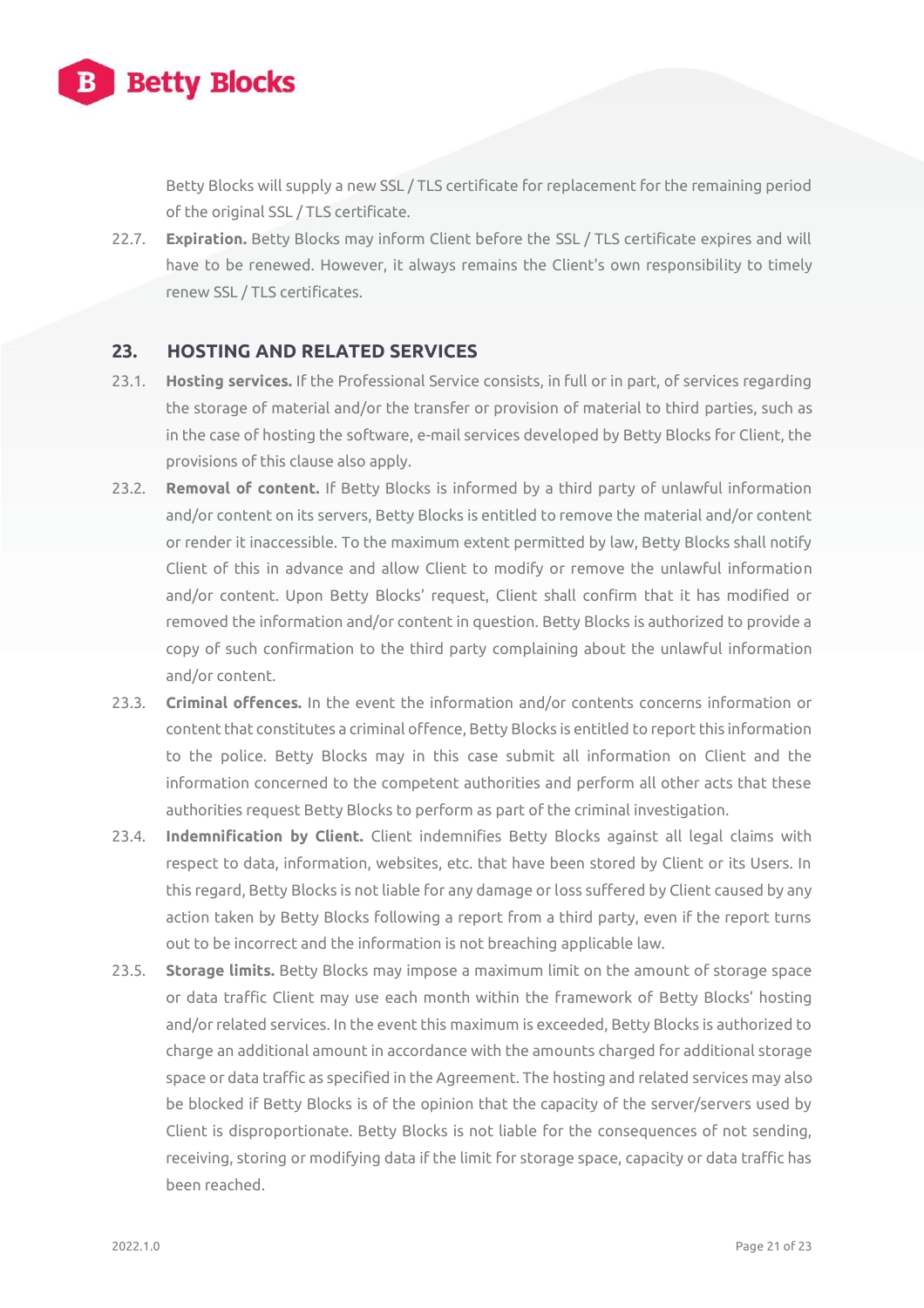

- 23.6. **Client license.** Client hereby grants Betty Blocks an unlimited license to distribute, store, forward or copy all materials supplied by Client on Betty Blocks' systems, in a manner deemed appropriate by Betty Blocks, but solely to the extent this is reasonably required for the purpose of Betty Blocks' fulfilment of the Agreement.
- 23.7. **Client responsibilities.** Client bears responsibility for its Users. Any damage or loss caused by a User will be recovered from Client. Client itself is responsible for hardware and software that is operated at its own location or at locations outside Betty Blocks' control. Betty Blocks cannot provide any guarantee whatsoever regarding such hardware and software.

#### **24. TRAINING**

- 24.1. **Training Courses.** The provisions of this clause apply in the event Betty Blocks provides Training to or on behalf of Client.
- 24.2. **Provision of Training courses.** The content of the Training is composed by Betty Blocks to the best of its ability and exercising reasonable skill and care. Unless otherwise agreed upon, Betty Blocks will be entirely free to determine the contents of any Training and the relevant materials it provides to Client. Unless otherwise agreed upon, any Training contents shall be deemed general information and not specific (technical) advice for Client or Client's Applications and/or Configurations.
- 24.3. **Training content.** Client acknowledges that the Platform is being maintained and periodically updated by Betty Blocks. Therefore, Betty Blocks shall use reasonable care to make sure that the contents of a Training are mostly in line with the latest version of the Platform. However, the contents of a Training may not be fully in alignment with the latest version of the Platform. Unless otherwise agreed upon, any (exam) certifications given out by Betty Blocks remain valid for one year.
- 24.4. **Client Responsibility.** Client agrees to act in a responsible manner and shall abide by the rules and regulations that govern the location where the Training is provided. Client must bring its own electronic appliances required for the Training, e.g. laptop.
- 24.5. **Fees.** The fees for a Training are specified in an Order Form, Statement of Work, or in an online environment of Betty Blocks. Unless otherwise agreed upon, additional costs and expenses (such as expenses for accommodation, transportation, food and/or drinks) are not included in the fee for the Training. Client acknowledges that certain Trainings (especially exams) can be purchased through an online environment of Betty Blocks. Client hereby acknowledges and agrees that any personnel of Client purchasing such Trainings are authorized by Client for such purchase and Client hereby agrees to pay Betty Blocks for such purchased Trainings.
- 24.6. **Late payment.** Betty Blocks is authorized to exclude Client from participation in a Training if the outstanding amounts are not received by Betty Blocks before the start of the Training.
- 24.7. **Change and cancellation.** Client is entitled to cancel or reschedule a Training up to fourteen (14) calendar days before the (first) day of the Training. In the event of cancellation up to